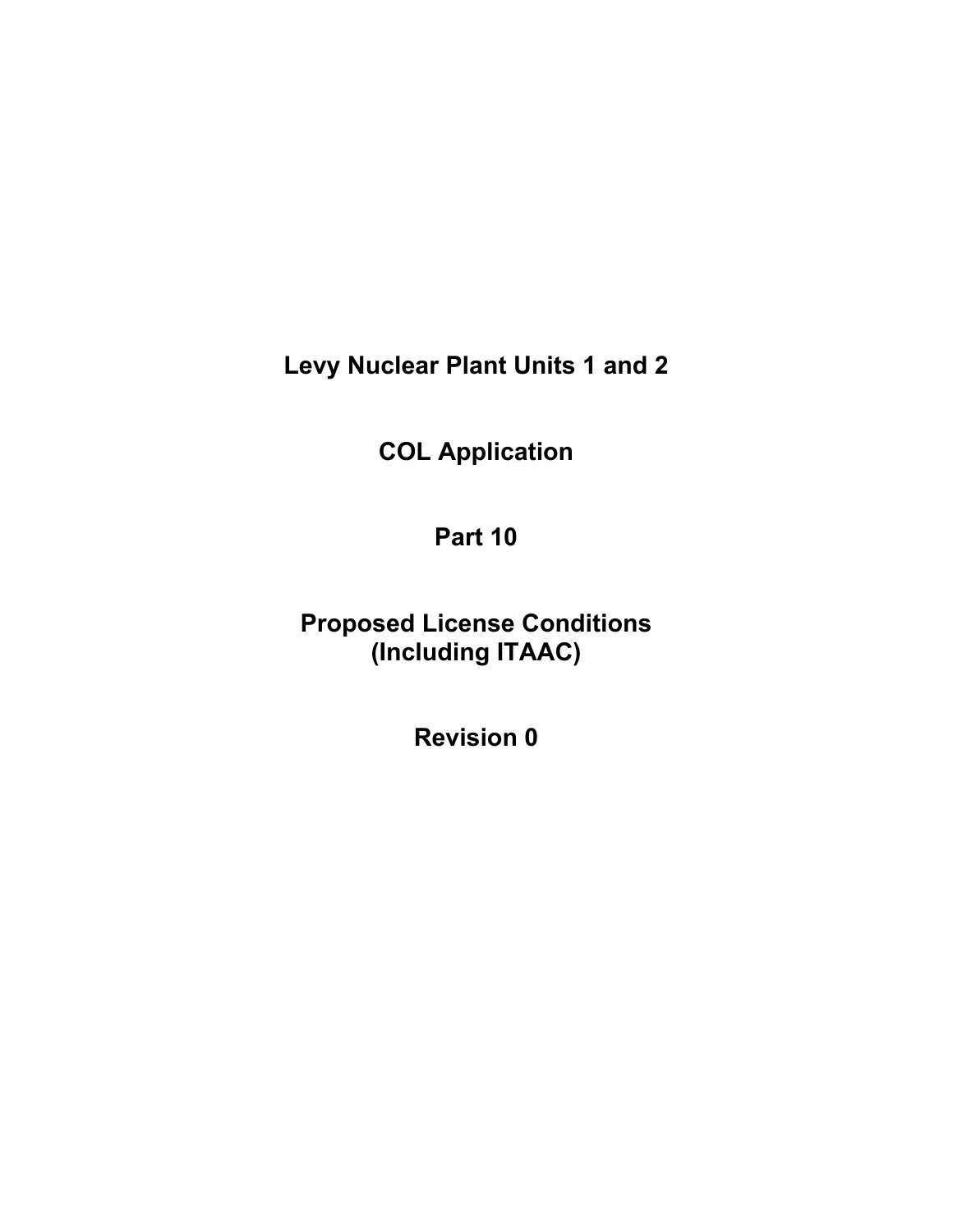# **Levy Nuclear Plant, Units 1 and 2 Proposed License Conditions**

# **1. ITAAC (Inspections, Tests, Analyses, and Acceptance Criteria):**

There are several ITAAC identified in the COLA. Once incorporated into the COL, the regulations identify the requirements that must be met.

# **PROPOSED LICENSE CONDITION:**

The ITAAC identified in the tables in Appendix B are hereby incorporated into this Combined License. After the Commission has made the finding required by 10 CFR 52.103(g), the ITAAC do not constitute regulatory requirements; except for specific ITAAC, which are the subject of a Section 103(a) hearing; their expiration will occur upon final Commission action in such proceeding.

# **2. COL HOLDER ITEMS:**

There are several COL information items that cannot be resolved prior to issuance of the Combined License. The referenced AP1000 design certification has already justified why each COL Holder item (as identified in the AP1000 DCD Tier 2 Table 1.8-2) cannot be resolved before the COL is issued, provides sufficient information on these items to support the NRC licensing decision, and identifies an appropriate implementation milestone. Each COL information item that cannot be resolved completely before the COL is issued is also identified as a COL Holder item in the COLA FSAR Table 1.8-202. Therefore, in accordance with the guidance in Regulatory Guide 1.206, Section C.III.4.3, the following License Condition is proposed to address these COL Holder items. Holder items (per DCD Table 1.8-2) that are addressed by the COLA are not included in the proposed condition. These include COL information item numbers 3.11-1, 9.5-6, 10.1-1, and 13.6-5.

# **PROPOSED LICENSE CONDITION:**

Each COL Holder item identified below shall be completed by the identified implementation milestone through completion of the action therein identified.

| SUMMARY OF COMBINED LICENSE INFORMATION HOLDER ITEMS                                                                                                                                                                                                                                                                                                                                                                                                                                                                                                  |                             |                                                          |                                 |  |
|-------------------------------------------------------------------------------------------------------------------------------------------------------------------------------------------------------------------------------------------------------------------------------------------------------------------------------------------------------------------------------------------------------------------------------------------------------------------------------------------------------------------------------------------------------|-----------------------------|----------------------------------------------------------|---------------------------------|--|
| <b>COL</b><br>Item<br>No.                                                                                                                                                                                                                                                                                                                                                                                                                                                                                                                             | <b>Subject</b>              | <b>From</b><br><b>DCD</b><br>Tier 2<br><b>Subsection</b> | <b>Implementation Milestone</b> |  |
| $3.6 - 1$                                                                                                                                                                                                                                                                                                                                                                                                                                                                                                                                             | Pipe Break Hazards Analysis | 3.6.4.1                                                  | Prior to initial fuel load      |  |
| After a Combined License is issued, the following activity will be completed by the COL holder:<br>1) Combined License holders referencing the AP1000 design will complete the pipe whip<br>restraint design and complete an as-designed pipe break hazards analysis in<br>accordance with the criteria outlined in subsections 3.6.1.3.2 and 3.6.2.5. The as-<br>designed pipe rupture hazard analysis including break locations based on as-designed<br>pipe analysis will be documented in an as-designed Pipe Rupture Hazards Analysis<br>Report. |                             |                                                          |                                 |  |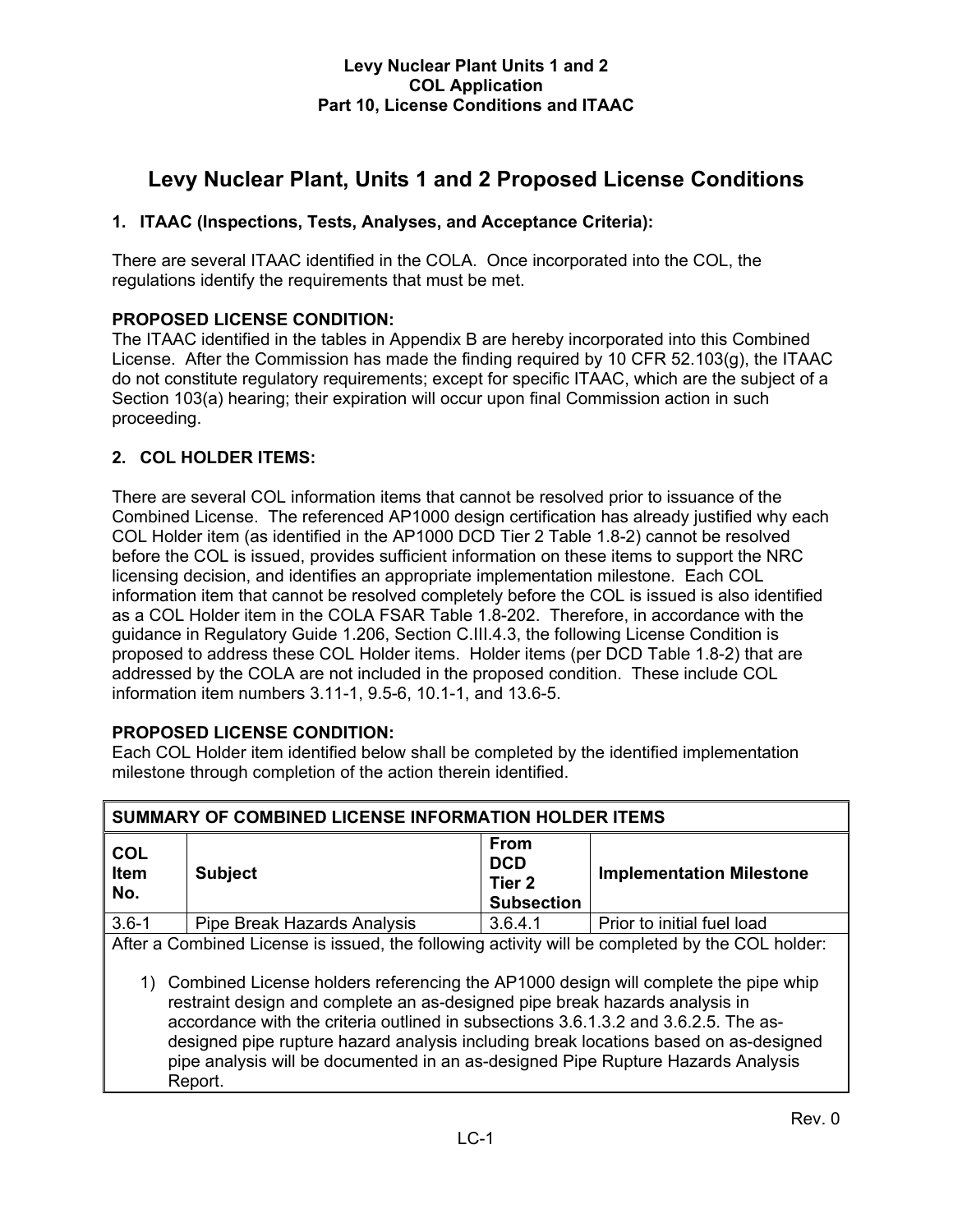| SUMMARY OF COMBINED LICENSE INFORMATION HOLDER ITEMS                                                                                                                                                                                                                                                                                                                                                                                                                                                                                                                                                                                                                                                 |                                                                                                                                                                                                                                                                                                                                                                                                                                                                                                                                              |                                                                     |                                 |  |  |  |
|------------------------------------------------------------------------------------------------------------------------------------------------------------------------------------------------------------------------------------------------------------------------------------------------------------------------------------------------------------------------------------------------------------------------------------------------------------------------------------------------------------------------------------------------------------------------------------------------------------------------------------------------------------------------------------------------------|----------------------------------------------------------------------------------------------------------------------------------------------------------------------------------------------------------------------------------------------------------------------------------------------------------------------------------------------------------------------------------------------------------------------------------------------------------------------------------------------------------------------------------------------|---------------------------------------------------------------------|---------------------------------|--|--|--|
| <b>COL</b><br>Item<br>No.                                                                                                                                                                                                                                                                                                                                                                                                                                                                                                                                                                                                                                                                            | <b>Subject</b>                                                                                                                                                                                                                                                                                                                                                                                                                                                                                                                               | <b>From</b><br><b>DCD</b><br>Tier <sub>2</sub><br><b>Subsection</b> | <b>Implementation Milestone</b> |  |  |  |
|                                                                                                                                                                                                                                                                                                                                                                                                                                                                                                                                                                                                                                                                                                      | 2) A pipe rupture hazard analysis is part of the piping design. It is used to identify<br>postulated break locations and layout changes, support design, whip restraint design,<br>and jet shield design. The final design for these activities will be completed prior to<br>fabrication and installation of the piping and connected components. The as-built<br>reconciliation of the pipe break hazards analysis, in accordance with the criteria outlined<br>in subsections 3.6.1.3.2 and 3.6.2.5 will be completed prior to fuel load. |                                                                     |                                 |  |  |  |
| $3.7 - 3$                                                                                                                                                                                                                                                                                                                                                                                                                                                                                                                                                                                                                                                                                            | Seismic Interaction Review                                                                                                                                                                                                                                                                                                                                                                                                                                                                                                                   | 3.7.5.3                                                             | Prior to initial fuel load      |  |  |  |
|                                                                                                                                                                                                                                                                                                                                                                                                                                                                                                                                                                                                                                                                                                      | The seismic interaction review will be updated by the Combined License holder for as-built<br>information. This review is performed in parallel with the seismic margin evaluation. The review<br>is based on as-procured data, as well as the as-constructed condition. The as-built seismic<br>interaction review is not provided with the COL application, but is completed prior to fuel load.                                                                                                                                           |                                                                     |                                 |  |  |  |
| $3.7 - 4$                                                                                                                                                                                                                                                                                                                                                                                                                                                                                                                                                                                                                                                                                            | <b>Reconciliation of Seismic Analyses</b><br>of Nuclear Island Structures                                                                                                                                                                                                                                                                                                                                                                                                                                                                    | 3.7.5.4                                                             | Prior to initial fuel load      |  |  |  |
| The Combined License holder will reconcile the seismic analyses described in subsection 3.7.2<br>for detail design changes, such as those due to as-procured or as-built changes in component<br>mass, center of gravity, and support configuration based on as-procured equipment information.<br>Deviations are acceptable based on an evaluation consistent with the methods and procedure<br>of Section 3.7 provided the amplitude of the seismic floor response spectra, including the effect<br>due to these deviations, does not exceed the design basis floor response spectra by more than<br>10 percent. The Combined License holder will complete this reconciliation prior to fuel load. |                                                                                                                                                                                                                                                                                                                                                                                                                                                                                                                                              |                                                                     |                                 |  |  |  |
| $3.9 - 2$                                                                                                                                                                                                                                                                                                                                                                                                                                                                                                                                                                                                                                                                                            | Design Specification and Reports                                                                                                                                                                                                                                                                                                                                                                                                                                                                                                             | 3.9.8.2                                                             | Prior to initial fuel load      |  |  |  |
| After a Combined License is issued, the following activities are completed by the COL holder:<br>1) A Combined License holder referencing the AP1000 design will have available for NRC<br>audit the design specifications and as-designed design reports prepared for major ASME<br>Section III components and ASME Code, Section III piping.                                                                                                                                                                                                                                                                                                                                                       |                                                                                                                                                                                                                                                                                                                                                                                                                                                                                                                                              |                                                                     |                                 |  |  |  |
| 2) A Combined License holder referencing the AP1000 design will have available for NRC<br>audit the design specifications prepared for ASME Section III auxiliary components and<br>valves.                                                                                                                                                                                                                                                                                                                                                                                                                                                                                                          |                                                                                                                                                                                                                                                                                                                                                                                                                                                                                                                                              |                                                                     |                                 |  |  |  |
| 3) Reconciliation of the as-built piping (verification of the thermal cycling and stratification<br>loadings considered in the stress analysis discussed in subsection 3.9.3.1.2) is<br>completed by the COL holder after the construction of the piping systems and prior to<br>fuel load.                                                                                                                                                                                                                                                                                                                                                                                                          |                                                                                                                                                                                                                                                                                                                                                                                                                                                                                                                                              |                                                                     |                                 |  |  |  |
| $4.4 - 2$                                                                                                                                                                                                                                                                                                                                                                                                                                                                                                                                                                                                                                                                                            | <b>Confirm Assumptions for Safety</b><br><b>Analyses DNBR Limits</b>                                                                                                                                                                                                                                                                                                                                                                                                                                                                         | 4.4.7                                                               | Prior to initial fuel load      |  |  |  |
|                                                                                                                                                                                                                                                                                                                                                                                                                                                                                                                                                                                                                                                                                                      | Combined License applicants referencing the AP1000 certified design will address changes to                                                                                                                                                                                                                                                                                                                                                                                                                                                  |                                                                     |                                 |  |  |  |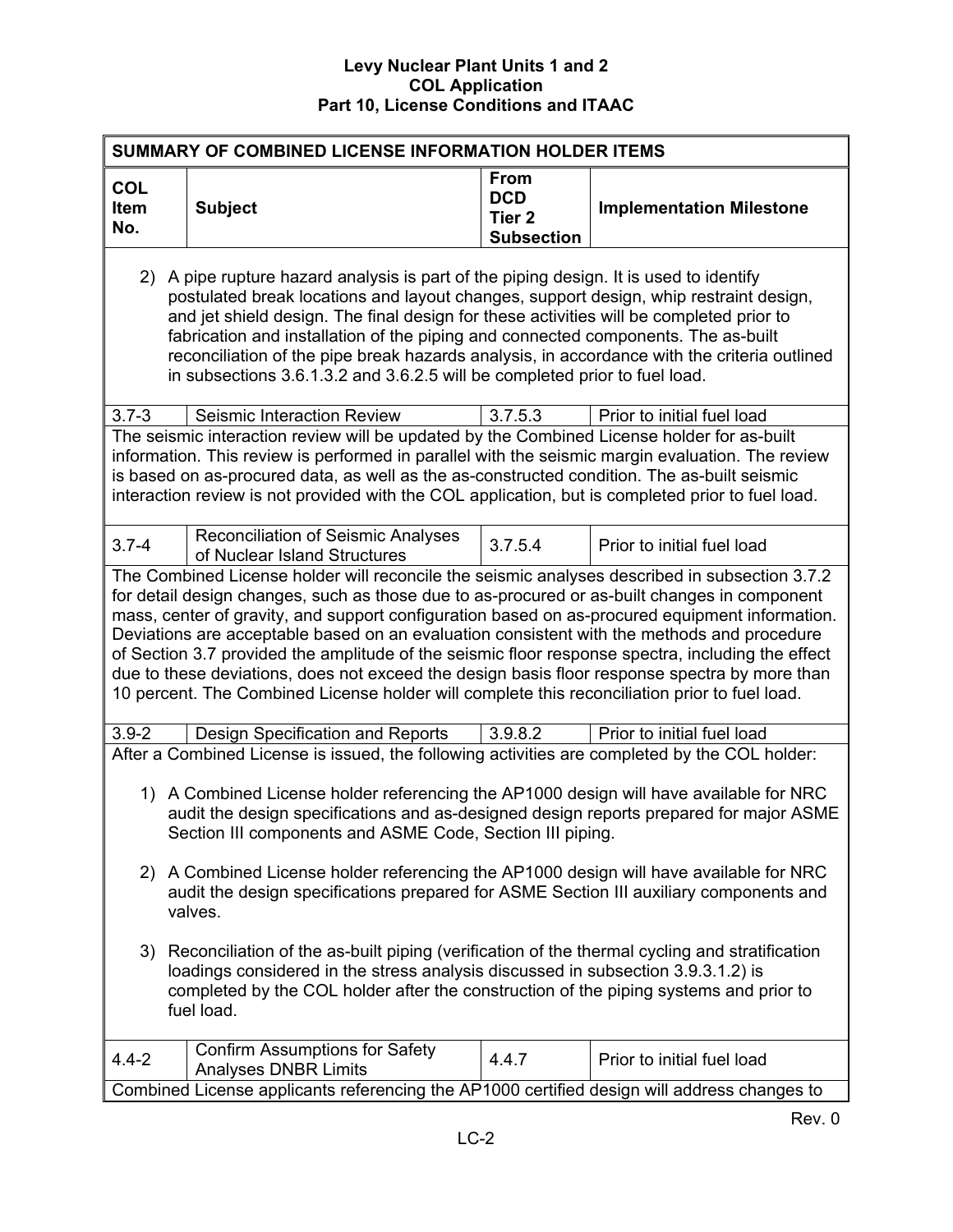| SUMMARY OF COMBINED LICENSE INFORMATION HOLDER ITEMS                                                                                                                                                                                                                                                                                                                                                                                                                                                                                                                                                                                                                                                                                                                                                                                                                                                                                                                      |                                                                                                                                                                                                                                                                                                                                                                                                                                                                                                                                                                         |                                                                     |                                 |  |
|---------------------------------------------------------------------------------------------------------------------------------------------------------------------------------------------------------------------------------------------------------------------------------------------------------------------------------------------------------------------------------------------------------------------------------------------------------------------------------------------------------------------------------------------------------------------------------------------------------------------------------------------------------------------------------------------------------------------------------------------------------------------------------------------------------------------------------------------------------------------------------------------------------------------------------------------------------------------------|-------------------------------------------------------------------------------------------------------------------------------------------------------------------------------------------------------------------------------------------------------------------------------------------------------------------------------------------------------------------------------------------------------------------------------------------------------------------------------------------------------------------------------------------------------------------------|---------------------------------------------------------------------|---------------------------------|--|
| <b>COL</b><br>Item<br>No.                                                                                                                                                                                                                                                                                                                                                                                                                                                                                                                                                                                                                                                                                                                                                                                                                                                                                                                                                 | <b>Subject</b>                                                                                                                                                                                                                                                                                                                                                                                                                                                                                                                                                          | <b>From</b><br><b>DCD</b><br>Tier <sub>2</sub><br><b>Subsection</b> | <b>Implementation Milestone</b> |  |
|                                                                                                                                                                                                                                                                                                                                                                                                                                                                                                                                                                                                                                                                                                                                                                                                                                                                                                                                                                           | the reference design of the fuel, burnable absorber rods, rod cluster control assemblies, or initial<br>core design from that presented in the DCD.                                                                                                                                                                                                                                                                                                                                                                                                                     |                                                                     |                                 |  |
|                                                                                                                                                                                                                                                                                                                                                                                                                                                                                                                                                                                                                                                                                                                                                                                                                                                                                                                                                                           | Following selection of the actual plant operating instrumentation and calculation of the<br>instrumentation uncertainties of the operating plant parameters as discussed in subsection<br>7.1.6, Combined License applicants will calculate the design limit DNBR values using the RTDP<br>with these instrumentation uncertainties and confirm that either the design limit DNBR values as<br>described in Section 4.4 remain valid, or that the safety analysis minimum DNBR bounds the<br>new design limit DNBR values plus DNBR penalties, such as rod bow penalty. |                                                                     |                                 |  |
| $5.3 - 1$                                                                                                                                                                                                                                                                                                                                                                                                                                                                                                                                                                                                                                                                                                                                                                                                                                                                                                                                                                 | Reactor Vessel Pressure -<br><b>Temperature Limit Curves</b>                                                                                                                                                                                                                                                                                                                                                                                                                                                                                                            | 5.3.6.1                                                             | Prior to initial fuel load      |  |
| The pressure-temp. curves shown in Figures 5.3-2 and 5.3-3 are generic curves for AP1000<br>reactor vessel design, and they are the limiting curves based on copper and nickel material<br>composition. However, for a specific AP1000, these curves will be plotted based on material<br>composition of copper and nickel. Use of plant-specific curves will be addressed by the<br>Combined License holder during procurement and fabrication of the reactor vessel. As noted in<br>the bases to Technical Specification 3.4.14, use of plant-specific curves requires evaluation of<br>the LTOP system. This includes an evaluation of the setpoint pressure for the RNS relief valve<br>by the Combined License holder to determine if the setpoint pressure needs to be changed<br>based on the plant-specific pressure-temperature curves. The development of the plant-specific<br>curves and evaluation of the setpoint pressure are required prior to fuel load. |                                                                                                                                                                                                                                                                                                                                                                                                                                                                                                                                                                         |                                                                     |                                 |  |
| $5.3 - 4$                                                                                                                                                                                                                                                                                                                                                                                                                                                                                                                                                                                                                                                                                                                                                                                                                                                                                                                                                                 | <b>Reactor Vessel Materials Properties</b><br>Verification                                                                                                                                                                                                                                                                                                                                                                                                                                                                                                              | 5.3.6.4.1                                                           | Prior to initial fuel load      |  |
| The Combined License holder will complete prior to fuel load verification of plant-specific belt<br>line material properties consistent with the requirements in subsection 5.3.3.1 and Tables 5.3-1<br>and 5.3-3. The verification will include a pressurized thermal shock evaluation based on as-<br>procured reactor vessel material data and the projected neutron fluence for the plant design<br>objective of 60 years. This evaluation report will be submitted for NRC staff review.                                                                                                                                                                                                                                                                                                                                                                                                                                                                             |                                                                                                                                                                                                                                                                                                                                                                                                                                                                                                                                                                         |                                                                     |                                 |  |
| $6.3 - 2$                                                                                                                                                                                                                                                                                                                                                                                                                                                                                                                                                                                                                                                                                                                                                                                                                                                                                                                                                                 | Verification of Containment<br><b>Resident Particulate Debris</b><br>Characteristics                                                                                                                                                                                                                                                                                                                                                                                                                                                                                    | 6.3.8.2                                                             | Prior to initial fuel load      |  |
| After a Combined License is issued, the following activities are completed by the COL holder:<br>The combined license holder referencing the AP1000 design will provide an assessment of the<br>acceptability of the screen performance by performing testing and analysis of the screens.<br>Downstream effects will be assessed to confirm the coolability of the core.                                                                                                                                                                                                                                                                                                                                                                                                                                                                                                                                                                                                 |                                                                                                                                                                                                                                                                                                                                                                                                                                                                                                                                                                         |                                                                     |                                 |  |
| $10.2 - 1$                                                                                                                                                                                                                                                                                                                                                                                                                                                                                                                                                                                                                                                                                                                                                                                                                                                                                                                                                                | Turbine Maintenance and Inspection                                                                                                                                                                                                                                                                                                                                                                                                                                                                                                                                      | 10.2.6                                                              | Prior to initial fuel load      |  |
|                                                                                                                                                                                                                                                                                                                                                                                                                                                                                                                                                                                                                                                                                                                                                                                                                                                                                                                                                                           | The Combined License holder will submit to the NRC staff for review prior to fuel load, and then<br>implement a turbine maintenance and inspection program. The program will be consistent with<br>the maintenance and inspection program plan activities and inspection intervals identified in                                                                                                                                                                                                                                                                        |                                                                     |                                 |  |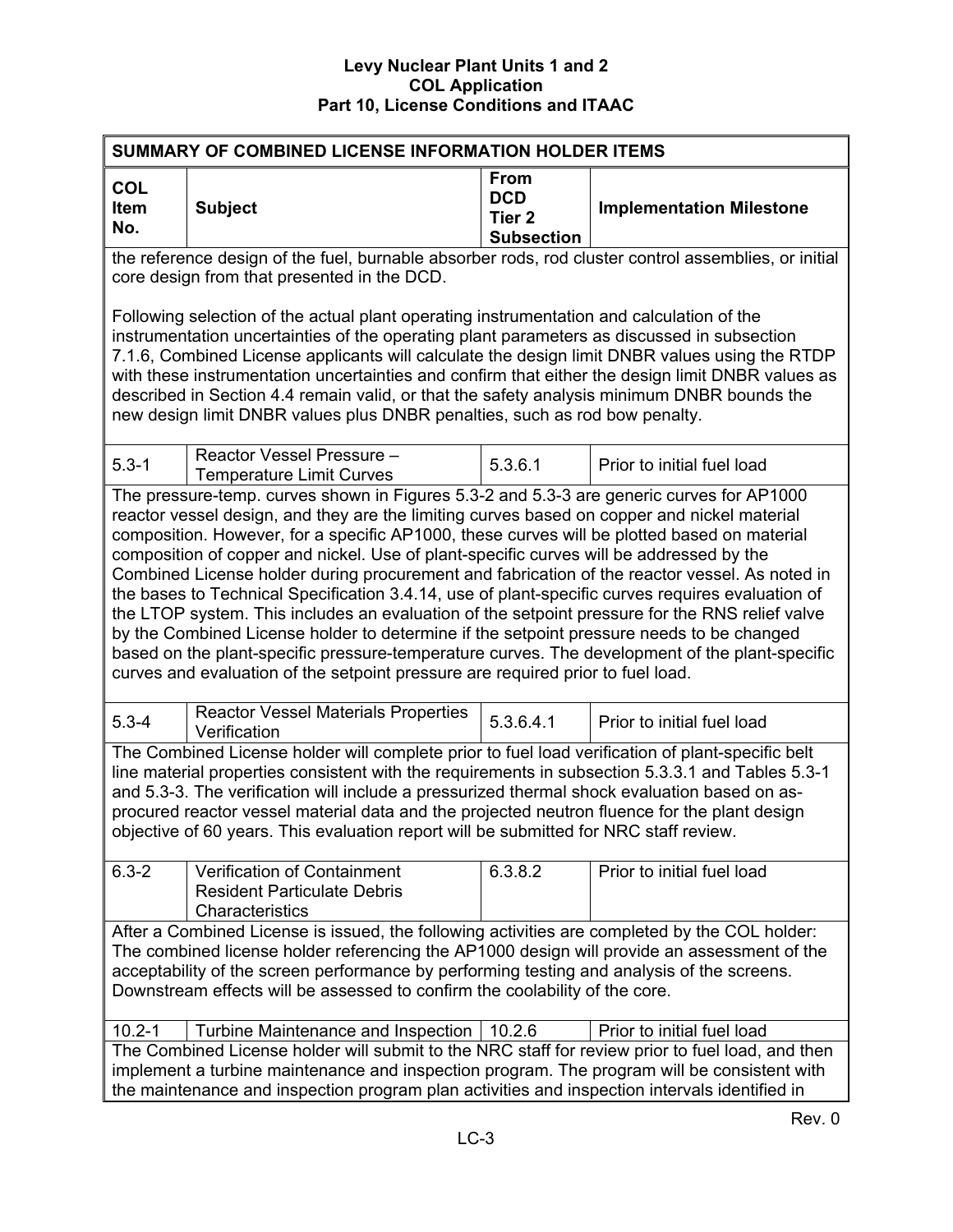| SUMMARY OF COMBINED LICENSE INFORMATION HOLDER ITEMS                                                                                                                                                                                                                                                                                                                                                                                                                                                                                                                                                                                                                                                                                                                                                                                                                                                                                                                                                                                                                                                                                     |                                                                                                                                                                                                                                                                                                                                                                                                                                                |                                                                     |                                 |  |
|------------------------------------------------------------------------------------------------------------------------------------------------------------------------------------------------------------------------------------------------------------------------------------------------------------------------------------------------------------------------------------------------------------------------------------------------------------------------------------------------------------------------------------------------------------------------------------------------------------------------------------------------------------------------------------------------------------------------------------------------------------------------------------------------------------------------------------------------------------------------------------------------------------------------------------------------------------------------------------------------------------------------------------------------------------------------------------------------------------------------------------------|------------------------------------------------------------------------------------------------------------------------------------------------------------------------------------------------------------------------------------------------------------------------------------------------------------------------------------------------------------------------------------------------------------------------------------------------|---------------------------------------------------------------------|---------------------------------|--|
| <b>COL</b><br>Item<br>No.                                                                                                                                                                                                                                                                                                                                                                                                                                                                                                                                                                                                                                                                                                                                                                                                                                                                                                                                                                                                                                                                                                                | <b>Subject</b>                                                                                                                                                                                                                                                                                                                                                                                                                                 | <b>From</b><br><b>DCD</b><br>Tier <sub>2</sub><br><b>Subsection</b> | <b>Implementation Milestone</b> |  |
|                                                                                                                                                                                                                                                                                                                                                                                                                                                                                                                                                                                                                                                                                                                                                                                                                                                                                                                                                                                                                                                                                                                                          | subsection 10.2.3.6. The Combined License holder will have available plant-specific turbine                                                                                                                                                                                                                                                                                                                                                    |                                                                     |                                 |  |
|                                                                                                                                                                                                                                                                                                                                                                                                                                                                                                                                                                                                                                                                                                                                                                                                                                                                                                                                                                                                                                                                                                                                          | rotor test data and calculated toughness curves that support the material property assumptions<br>in the turbine rotor analysis after the fabrication of the turbine and prior to fuel load.                                                                                                                                                                                                                                                   |                                                                     |                                 |  |
| $14.4 - 2$                                                                                                                                                                                                                                                                                                                                                                                                                                                                                                                                                                                                                                                                                                                                                                                                                                                                                                                                                                                                                                                                                                                               | <b>Test Specifics and Procedures</b>                                                                                                                                                                                                                                                                                                                                                                                                           | 14.4.2                                                              | Prior to initial fuel load      |  |
|                                                                                                                                                                                                                                                                                                                                                                                                                                                                                                                                                                                                                                                                                                                                                                                                                                                                                                                                                                                                                                                                                                                                          | NOTE -addressed by proposed License Condition Number 6.                                                                                                                                                                                                                                                                                                                                                                                        |                                                                     |                                 |  |
| $14.4 - 4$                                                                                                                                                                                                                                                                                                                                                                                                                                                                                                                                                                                                                                                                                                                                                                                                                                                                                                                                                                                                                                                                                                                               | <b>Review and Evaluation of Test</b><br><b>Results</b>                                                                                                                                                                                                                                                                                                                                                                                         | 14.4.4                                                              | Prior to initial fuel load      |  |
|                                                                                                                                                                                                                                                                                                                                                                                                                                                                                                                                                                                                                                                                                                                                                                                                                                                                                                                                                                                                                                                                                                                                          | The Combined License holder is responsible for review and evaluation of individual test results<br>as well as final review of overall test results and for review of selected milestones or hold points<br>within the test phases. Test exceptions or results which do not meet acceptance criteria are<br>identified to the affected and responsible design organizations, and corrective actions and<br>retests, as required, are performed. |                                                                     |                                 |  |
| $14.4 - 6$                                                                                                                                                                                                                                                                                                                                                                                                                                                                                                                                                                                                                                                                                                                                                                                                                                                                                                                                                                                                                                                                                                                               | First-Plant-Only and Three-Plant-<br><b>Only Tests</b>                                                                                                                                                                                                                                                                                                                                                                                         | 14.4.6                                                              | Prior to preoperational testing |  |
| The COL holder for the first plant and the first three plants will perform the tests listed in<br>subsection 14.2.5. For subsequent plants, either tests listed in subsection 14.2.5 shall be<br>performed, or the COL applicant shall provide a justification that the results of the first-plant-only<br>tests or first-three-plant tests are applicable to the subsequent plant.<br>The Combined License holder(s) for the first AP1000 plant (or first three plants) available for<br>testing will perform the tests defined during preoperational and startup testing as identified in<br>subsections 14.2.9 and 14.2.10. Combined License holders referencing the results of the tests<br>will provide the report as necessary. The schedule for providing this information will be provided<br>prior to preoperational testing.                                                                                                                                                                                                                                                                                                   |                                                                                                                                                                                                                                                                                                                                                                                                                                                |                                                                     |                                 |  |
| 19.59.10-1                                                                                                                                                                                                                                                                                                                                                                                                                                                                                                                                                                                                                                                                                                                                                                                                                                                                                                                                                                                                                                                                                                                               | As-Built SSC HCLPF Comparison<br>to Seismic Margin Evaluation                                                                                                                                                                                                                                                                                                                                                                                  | 19.59.10.5                                                          | Prior to initial fuel load      |  |
| The Combined License holder referencing the AP1000 certified design will review differences<br>between the as-built plant and the design used as the basis for the AP1000 seismic margins<br>analysis prior to fuel load. A verification walkdown will be performed with the purpose of<br>identifying differences between the as-built plant and the design. Any differences will be<br>evaluated to determine if there is a significant adverse effect on the seismic margins analysis<br>results. Spacial interactions are addressed by COL information item 3.7-3. Details of the<br>process will be developed by the Combined License holder.<br>The Combined License holder referencing the AP1000 certified design should compare the<br>as-built SSC HCLPFs to those assumed in the AP1000 seismic margin evaluation prior to fuel<br>load. Deviations from the HCLPF values or assumptions in the seismic margin evaluation due to<br>the as-built configuration and final analysis should be evaluated to determine if vulnerabilities<br>have been introduced. The requirements to which the equipment is to be purchased are |                                                                                                                                                                                                                                                                                                                                                                                                                                                |                                                                     |                                 |  |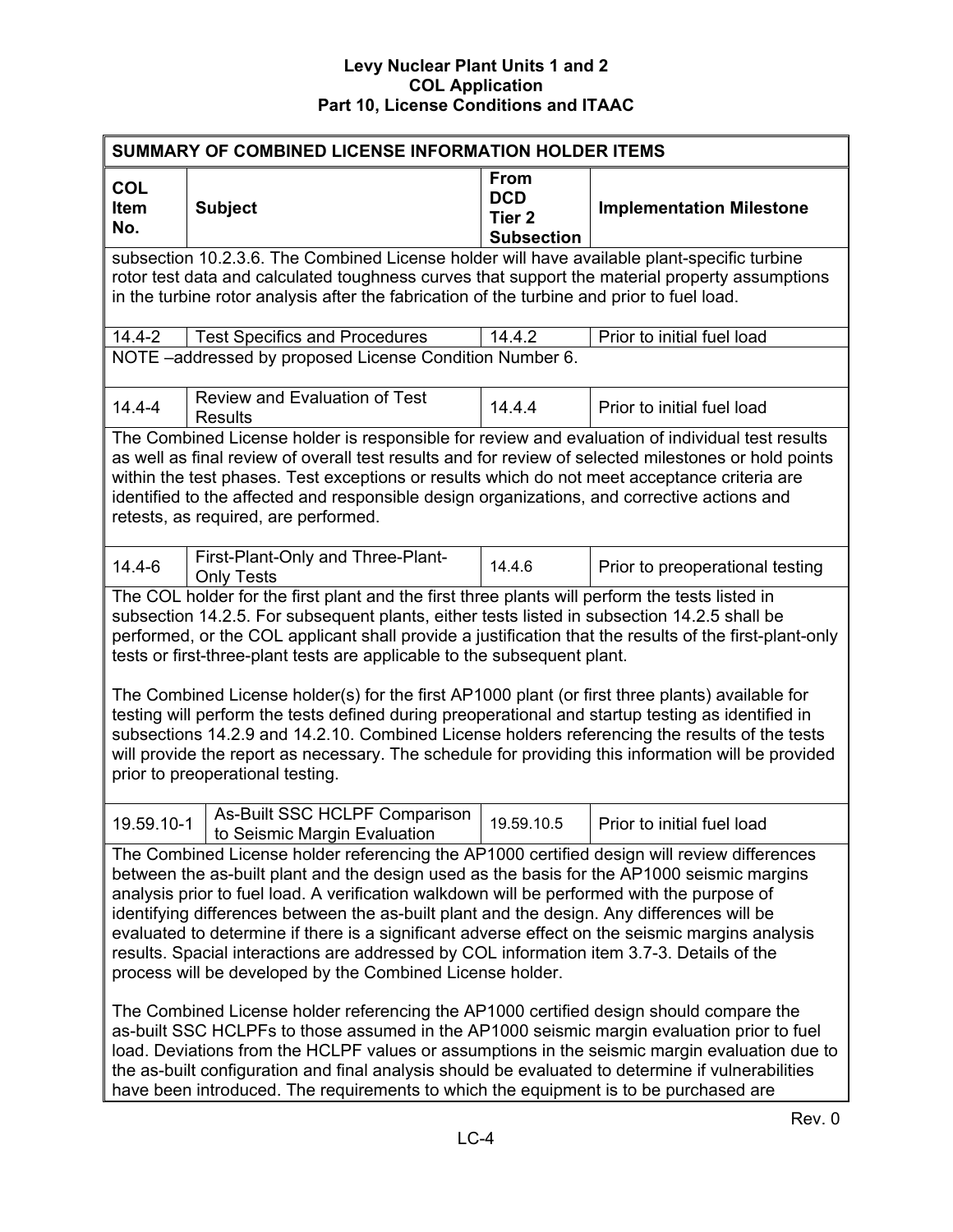| SUMMARY OF COMBINED LICENSE INFORMATION HOLDER ITEMS                                                                                                                                                                                                                                                                                                                                                                                                                                                                                                                                                                                                                                                                                                                                                                                                                        |                                                                                                                                                                                                                                                                                                                                                                                                                                                                |                                                                     |                                 |  |  |  |
|-----------------------------------------------------------------------------------------------------------------------------------------------------------------------------------------------------------------------------------------------------------------------------------------------------------------------------------------------------------------------------------------------------------------------------------------------------------------------------------------------------------------------------------------------------------------------------------------------------------------------------------------------------------------------------------------------------------------------------------------------------------------------------------------------------------------------------------------------------------------------------|----------------------------------------------------------------------------------------------------------------------------------------------------------------------------------------------------------------------------------------------------------------------------------------------------------------------------------------------------------------------------------------------------------------------------------------------------------------|---------------------------------------------------------------------|---------------------------------|--|--|--|
| <b>COL</b><br>Item<br>No.                                                                                                                                                                                                                                                                                                                                                                                                                                                                                                                                                                                                                                                                                                                                                                                                                                                   | <b>Subject</b>                                                                                                                                                                                                                                                                                                                                                                                                                                                 | <b>From</b><br><b>DCD</b><br>Tier <sub>2</sub><br><b>Subsection</b> | <b>Implementation Milestone</b> |  |  |  |
|                                                                                                                                                                                                                                                                                                                                                                                                                                                                                                                                                                                                                                                                                                                                                                                                                                                                             | included in the equipment specifications. Specifically, the equipment specifications include:                                                                                                                                                                                                                                                                                                                                                                  |                                                                     |                                 |  |  |  |
| defined.                                                                                                                                                                                                                                                                                                                                                                                                                                                                                                                                                                                                                                                                                                                                                                                                                                                                    | 1. Specific minimum seismic requirements consistent with those used to define the Table 19.55-<br>1 HCLPF values. This includes the known frequency range used to define the HCLPF by<br>comparing the required response spectrum (RRS) and test response spectrum (TRS). The<br>range of frequency response that is required for the equipment with its structural support is                                                                                 |                                                                     |                                 |  |  |  |
|                                                                                                                                                                                                                                                                                                                                                                                                                                                                                                                                                                                                                                                                                                                                                                                                                                                                             | 2. Hardware enhancements that were determined in previous test programs and/or analysis<br>programs will be implemented.                                                                                                                                                                                                                                                                                                                                       |                                                                     |                                 |  |  |  |
| <b>Evaluation of As-Built Plant</b><br>Versus Design in AP1000 PRA<br>19.59.10-2<br>19.59.10.5<br>and Site-Specific PRA External<br>Events                                                                                                                                                                                                                                                                                                                                                                                                                                                                                                                                                                                                                                                                                                                                  |                                                                                                                                                                                                                                                                                                                                                                                                                                                                | Prior to initial fuel load                                          |                                 |  |  |  |
|                                                                                                                                                                                                                                                                                                                                                                                                                                                                                                                                                                                                                                                                                                                                                                                                                                                                             | The Combined License holder referencing the AP1000 certified design will review differences<br>between the as-built plant and the design used as the basis for the AP1000 PRA and Table<br>19.59-18 prior to fuel load. If the effects of the differences are shown, by a screening analysis,<br>to potentially result in a significant increase in core damage frequency or large release<br>frequency, the PRA will be updated to reflect these differences. |                                                                     |                                 |  |  |  |
| 19.59.10-3                                                                                                                                                                                                                                                                                                                                                                                                                                                                                                                                                                                                                                                                                                                                                                                                                                                                  | Internal Fire and Internal Flood<br>Analyses                                                                                                                                                                                                                                                                                                                                                                                                                   | 19.59.10.5                                                          | Prior to initial fuel load      |  |  |  |
| The Combined License holder referencing the AP1000 certified design will review differences<br>between the as-built plant and the design used as the basis for the AP1000 internal fire and<br>internal flood analysis prior to fuel load. Differences will be evaluated to determine if there is<br>significant adverse effect on the internal fire and internal flood analysis results.                                                                                                                                                                                                                                                                                                                                                                                                                                                                                   |                                                                                                                                                                                                                                                                                                                                                                                                                                                                |                                                                     |                                 |  |  |  |
| 19.59.10-5                                                                                                                                                                                                                                                                                                                                                                                                                                                                                                                                                                                                                                                                                                                                                                                                                                                                  | <b>Equipment Survivability</b>                                                                                                                                                                                                                                                                                                                                                                                                                                 | 19.59.10.5                                                          | Prior to initial fuel load      |  |  |  |
| The Combined License holder referencing the AP1000 certified design will perform a thermal<br>lag assessment of the as-built equipment required to mitigate severe accidents (hydrogen<br>igniters and containment penetrations) to provide additional assurance that this equipment can<br>perform its severe accident functions during environmental conditions resulting from hydrogen<br>burns associated with severe accidents. This assessment is performed prior to fuel load and is<br>required only for equipment used for severe accident mitigation that has not been tested at<br>severe accident conditions. The Combined License holder will assess the ability of the as-built<br>equipment to perform during severe accident hydrogen burns using the Environment Enveloping<br>method or the Test Based Thermal Analysis method discussed in EPRI NP-4354. |                                                                                                                                                                                                                                                                                                                                                                                                                                                                |                                                                     |                                 |  |  |  |
|                                                                                                                                                                                                                                                                                                                                                                                                                                                                                                                                                                                                                                                                                                                                                                                                                                                                             |                                                                                                                                                                                                                                                                                                                                                                                                                                                                |                                                                     |                                 |  |  |  |

# **3. OPERATIONAL PROGRAM IMPLEMENTATION:**

The provisions of the regulations address implementation milestones for some operational programs. The NRC will use license conditions to ensure implementation for those operational programs whose implementation is not addressed in the regulations. FSAR Section 13.4, Table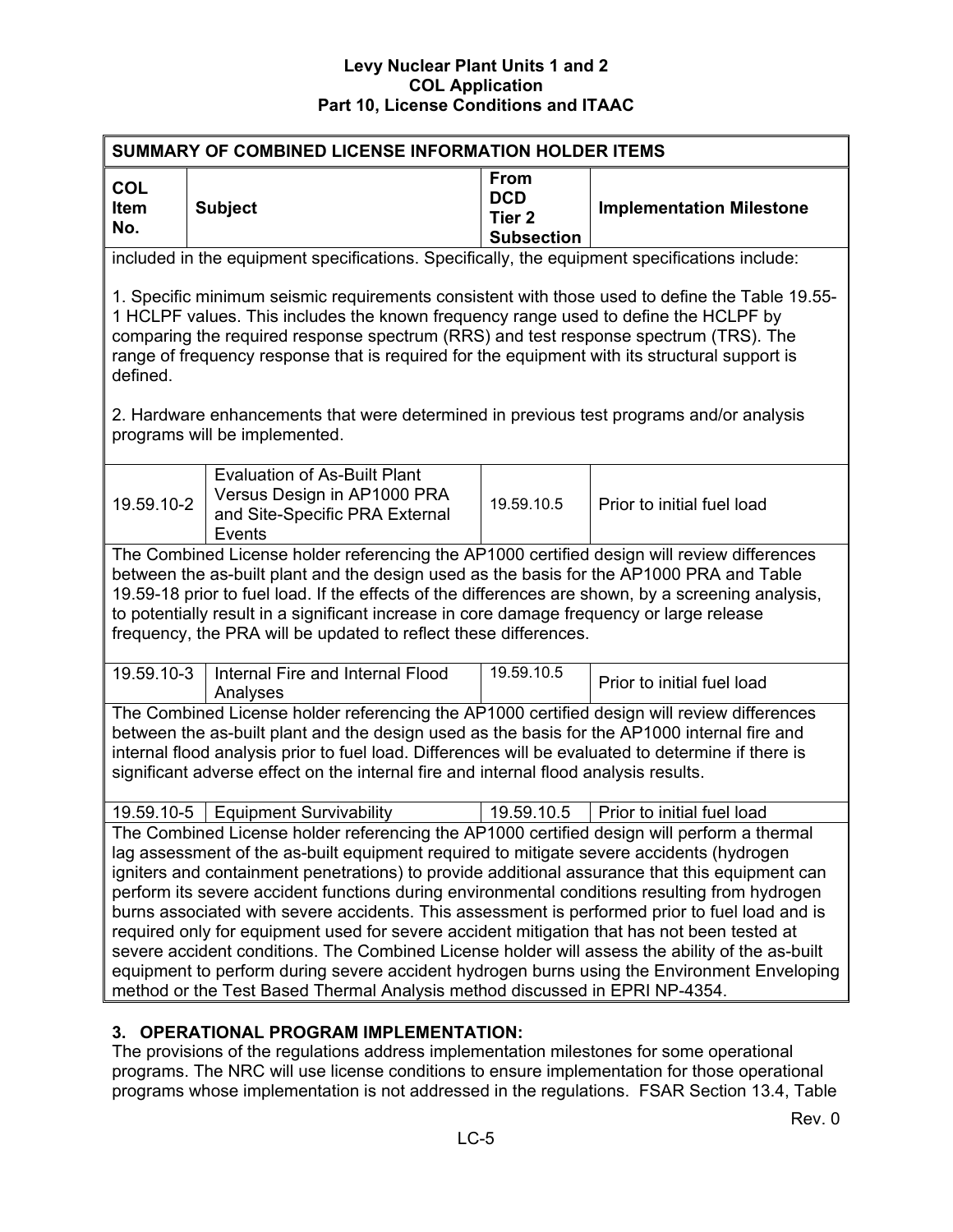13.4-201, identifies several programs required by regulations that must be implemented by a milestone to be identified in a license condition.

# **PROPOSED LICENSE CONDITION:**

The licensee shall implement the programs or portions of programs identified in FSAR Table 13.4-201 on or before the associated milestones in FSAR Table 13.4-201.

A. Construction Initiation – The licensee shall implement each operational program identified below prior to initiating construction of nuclear safety or security related structures, systems, or components.

A.1 – Fitness for Duty (Construction)

- B. 18 Months Prior to Fuel Load The licensee shall implement each operational program identified below at least 18 months prior to scheduled date of initial fuel load. B.1 – Reactor Operator Training
- C. Receipt of Materials The licensee shall implement each operational program identified below prior to initial receipt of byproduct, source, or special nuclear materials on-site (excluding Exempt Quantities as described in 10 CFR 30.18).
	- C.1 Radiation Protection (applicable portions)
- D. Fuel Receipt The licensee shall implement each operational program identified below prior to initial receipt of fuel on-site.
	- D.1 Fire Protection (applicable portions)
	- D.2 Radiation Protection (applicable portions)
	- D.3 Security Program (applicable portions)
- E. Construction Testing The licensee shall implement each operational program identified below prior to initial construction testing.
	- E.1 Initial Test Program Construction Testing
- F. Preoperational Testing The licensee shall implement each operational program identified below prior to initial preoperational testing.
	- F.1 Initial Test Program Preoperational Testing
- G. Fuel Loading The licensee shall implement each operational program identified below prior to initial fuel load.
	- G.1 Environmental Qualification
	- G.2 Pre-Service Testing
	- G.3 Process and Effluent Monitoring and Sampling
	- G.4 Radiation Protection (applicable portions)
	- G.5 Motor-Operated Valve Testing
	- G.6 Fire Protection
	- G.7 Fitness for Duty (Operation)
- H. Startup Testing The licensee shall implement each operational program identified below prior to initial startup testing.
	- H.1-Initial Test Program Startup Testing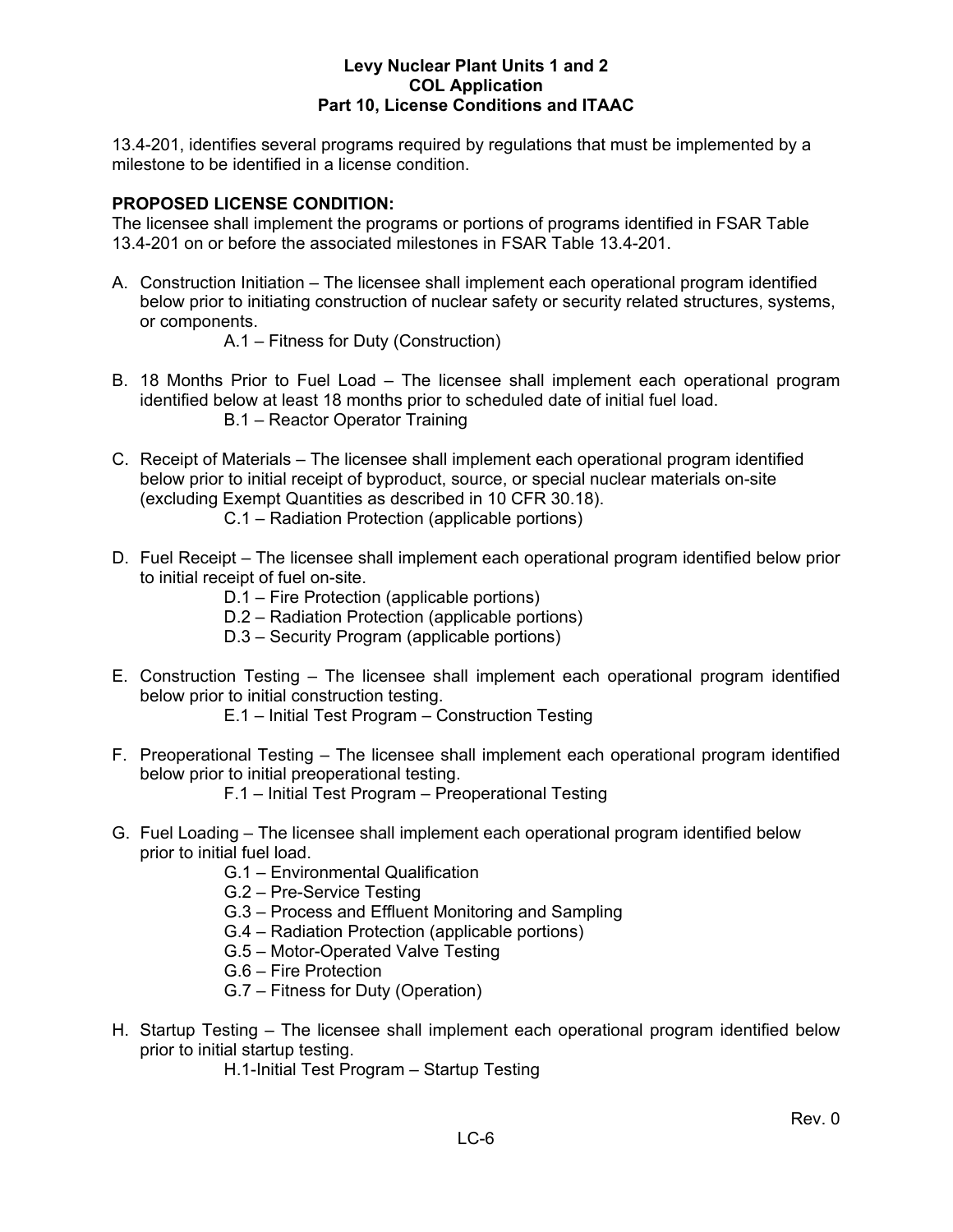I. MODE 4 – The licensee shall implement each operational program identified below prior to Mode 4 operation.

I.1 – Containment Leakage Rate Testing Program

J. Initial Criticality – The licensee shall implement each operational program identified below prior to initial criticality.

J.1 – Reactor Vessel Material Surveillance

K. Waste Shipment – The licensee shall implement each operational program identified below prior to initial radioactive waste shipment.

K.1 – Radiation Protection

# **4. FIRE PROTECTION PROGRAM REVISIONS:**

An implementation license condition approved in the SRM regarding SECY-05-0197 applies to the Fire Protection Program.

# **PROPOSED LICENSE CONDITION:**

The licensee shall maintain in effect the provisions of the approved Fire Protection Program as described in the Final Safety Analysis Report for the facility. The licensee may make changes to the approved fire protection program without prior approval of the Commission only if those changes would not adversely affect the ability to achieve and maintain safe shutdown in the event of a fire.

# **5. SECURITY PROGRAM REVISIONS:**

An implementation license condition approved in the SRM regarding SECY-05-0197 applies to the Security Program.

# **PROPOSED LICENSE CONDITION:**

The licensee shall maintain in effect the provisions of the physical security plan, security personnel training and qualification plan, and safeguards contingency plan, and all amendments made pursuant to the authority of 10 CFR 50.90, 50.54(p), 52.97, and Section VIII of Appendix D to Part 52 when nuclear fuel is on-site, and continuing until all nuclear fuel is permanently removed from the site.

# **6. OPERATIONAL PROGRAM READINESS:**

The NRC inspection of operational programs will be the subject of the following license condition in accordance with SECY-05-0197:

# **PROPOSED LICENSE CONDITION:**

The licensee shall submit to the appropriate Director of the NRC, a schedule no later than 12 months after issuance of the COL, that supports planning for and conduct of NRC inspections of operational programs listed in the operational program FSAR Table 13.4-201. The schedule shall be updated every 6 months until 12 months before scheduled fuel loading, and every month thereafter until either the operational programs in the FSAR table have been fully implemented, or the plant has been placed in commercial service, whichever comes first.

a. This schedule shall include a submittal schedule for the emergency planning implementing procedures to the NRC consistent with 10 CFR Part 50, Appendix E, Section V.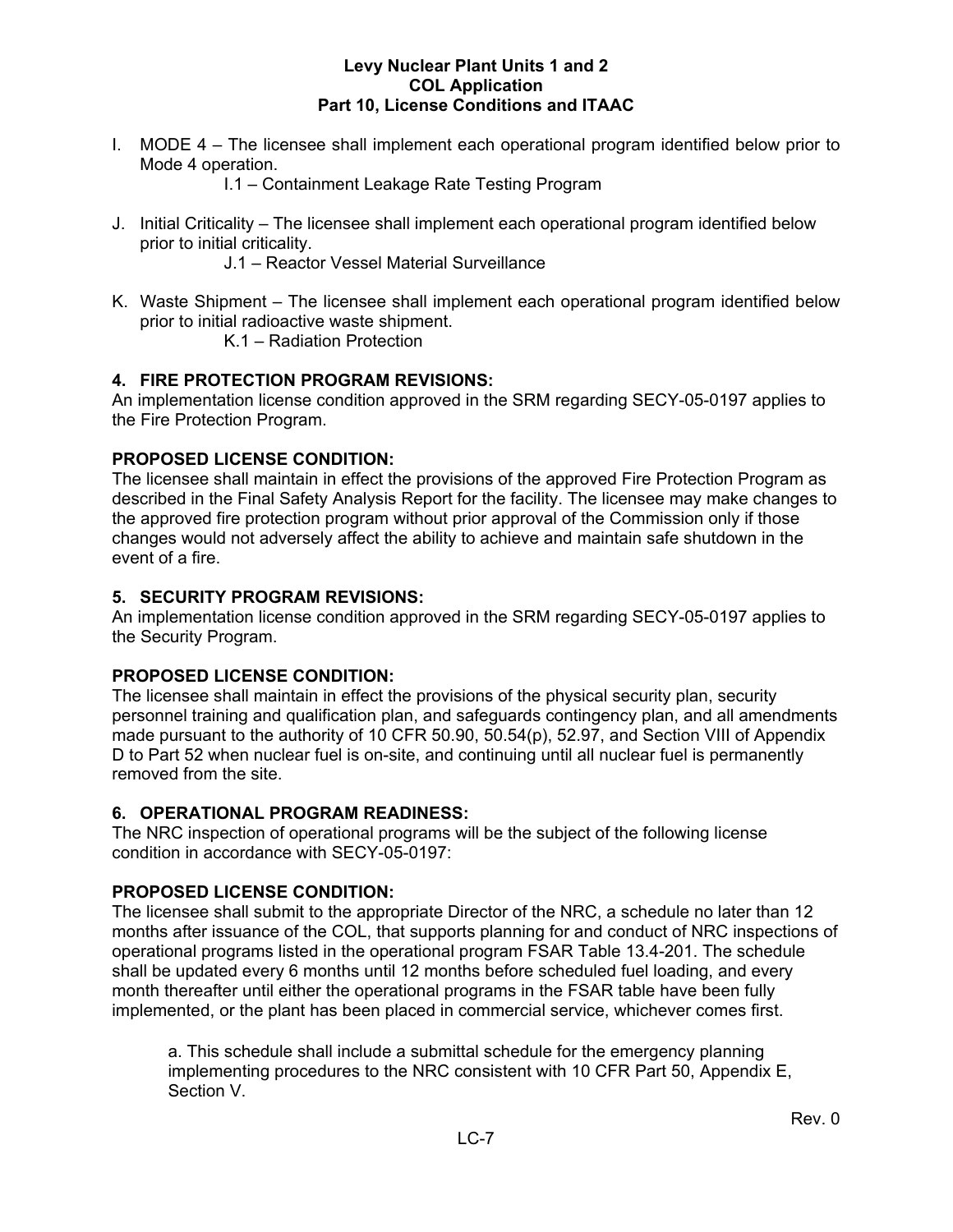# **7. VENDOR AE CONSTRUCTOR QUALIFICATIONS:**

COLA FSAR Subsection 1.4.1 indicates that the applicant has not yet identified some of the major participants in the construction of the power plant. Thus, the technical qualifications of the NSSS vendor, architect-engineer, and constructor, and the division of responsibility among them could not be reviewed.

# **PROPOSED LICENSE CONDITION:**

Prior to commencement of construction, the licensee shall submit a license amendment request that 1) identifies the NSSS vendor, architect-engineer, and constructor; 2) describes their technical qualifications; and 3) describes the division of responsibility among them.

# **8. STARTUP TESTING:**

COLA FSAR Section 14.2 specifies certain startup tests that must be completed after fuel load. Operating licenses typically have included the following condition related to startup testing.

# **PROPOSED LICENSE CONDITION:**

Any changes to the Initial Startup Test Program described in Chapter 14 of the FSAR made in accordance with the provisions of 10 CFR 50.59 or Section VIII of Appendix D to 10 CFR Part 52 shall be reported in accordance with 50.59(d) within one month of such change.

# **9. GENERIC TECHNICAL SPECIFICATION COMPLETION**

The GTS contain several bracketed values and Reviewer's Notes requiring plant specific values that cannot be determined until after the COL is issued.

# **PROPOSED LICENSE CONDITION:**

The licensee shall submit license amendments to address the remaining bracketed values as identified below.

- A. GTS 3.1.4. The licensee shall submit a license amendment application following determination of the plant specific rod drop time limit to replace the bracketed value in Surveillance Requirement (SR) 3.1.4.3.
- B.
- 1. GTS 3.3.1. The licensee shall submit a license amendment application following selection of the plant-specific instrumentation and completion of a plant-specific setpoint study to replace any unconfirmed values in Table 3.3.1-1 and in Notes 1 and 2 and to remove the Reviewer Note.
- 2. GTS 3.3.1. The licensee shall submit a license amendment application following the choice of instrumentation and determination of the data availability to support a plantspecific Required Action Completion Times and Surveillance Frequencies.
- C.
- 1. GTS 3.3.2. The licensee shall submit a license amendment application following selection of the plant-specific instrumentation and completion of a plant-specific setpoint study to replace any unconfirmed values in Table 3.3.2-1 and to remove the Reviewer Note.
- 2. GTS 3.3.2. The licensee shall submit a license amendment application following the choice of instrumentation and determination of the data availability to support a plantspecific Required Action Completion Times and Surveillance Frequencies.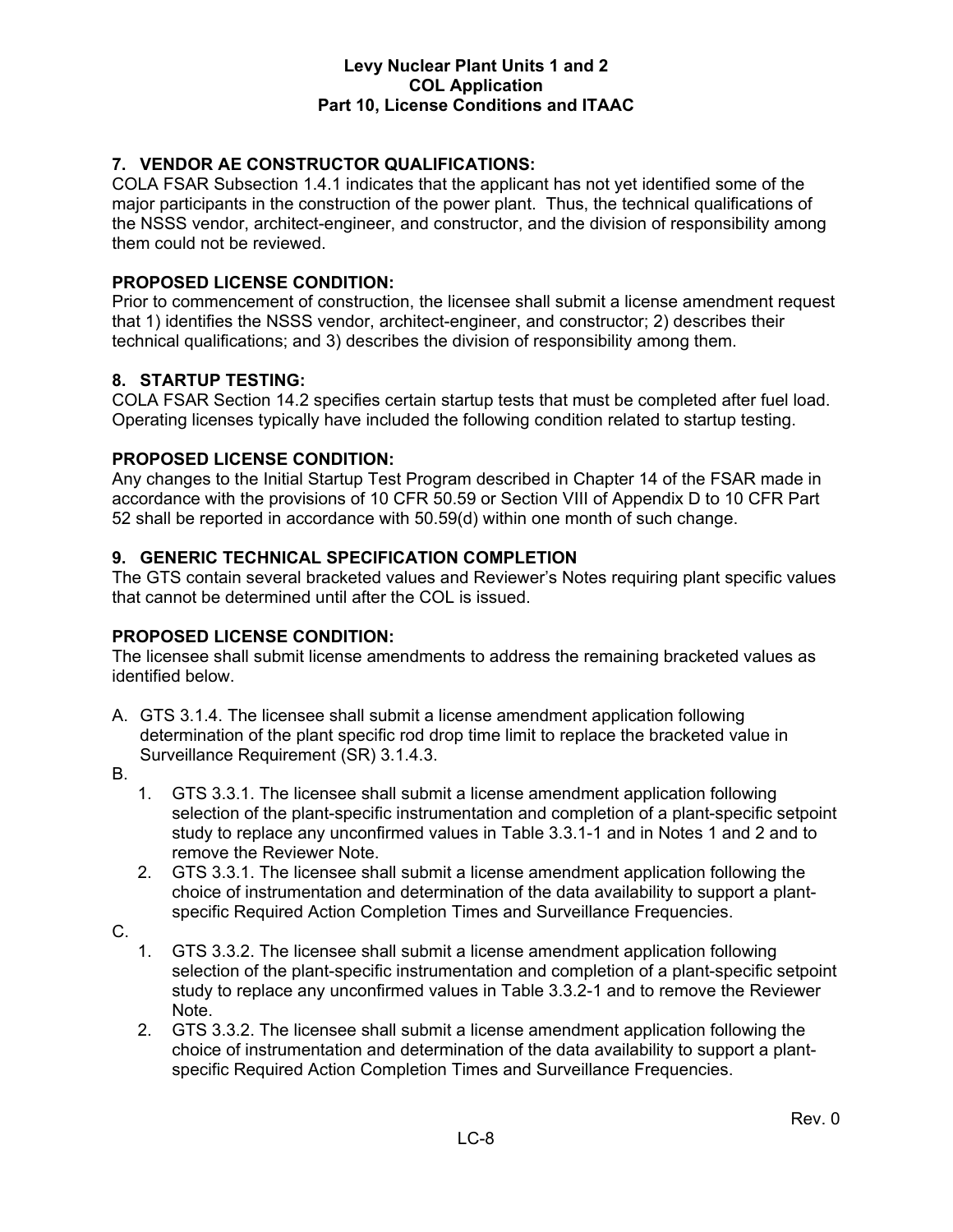- D. GTS 3.8.1 The licensee shall submit a license amendment application following completion of battery vendor selection and determination of the appropriate currents and charge times to replace the bracketed values in Required Actions A.2 and B.2 and in SR 3.8.1.2.
- E. GTS 3.8.7. The licensee shall submit a license amendment application following completion of battery vendor selection and determination of the appropriate currents to replace the bracketed values in Conditions B and F, Required Action B.2, and SR 3.8.7.1.
- F. GTS 5.5.8 The licensee shall submit a license amendment application following completion of air lock vendor selection and determination of the appropriate leakage limits to replace the bracketed values in Administrative Control 5.5.8.

# **10. ENVIRONMENTAL PROTECTION PLAN:**

Operating licenses typically have included the following condition related to environmental protection.

# **PROPOSED LICENSE CONDITION:**

The issuance of this COL, subject to the Environmental Protection Plan and the conditions for the protection of the environment set forth herein, is in accordance with the National Environmental Policy Act of 1969, as amended, and with applicable sections of 10 CFR Part 51, "Environmental Protection Regulations for Domestic Licensing and Related Regulatory Functions," as referenced by Subpart C of 10 CFR Part 52, "Early Site Permits; Standard Design Certifications; and Combined Licenses for Nuclear Power Plants," and all applicable requirements therein have been satisfied.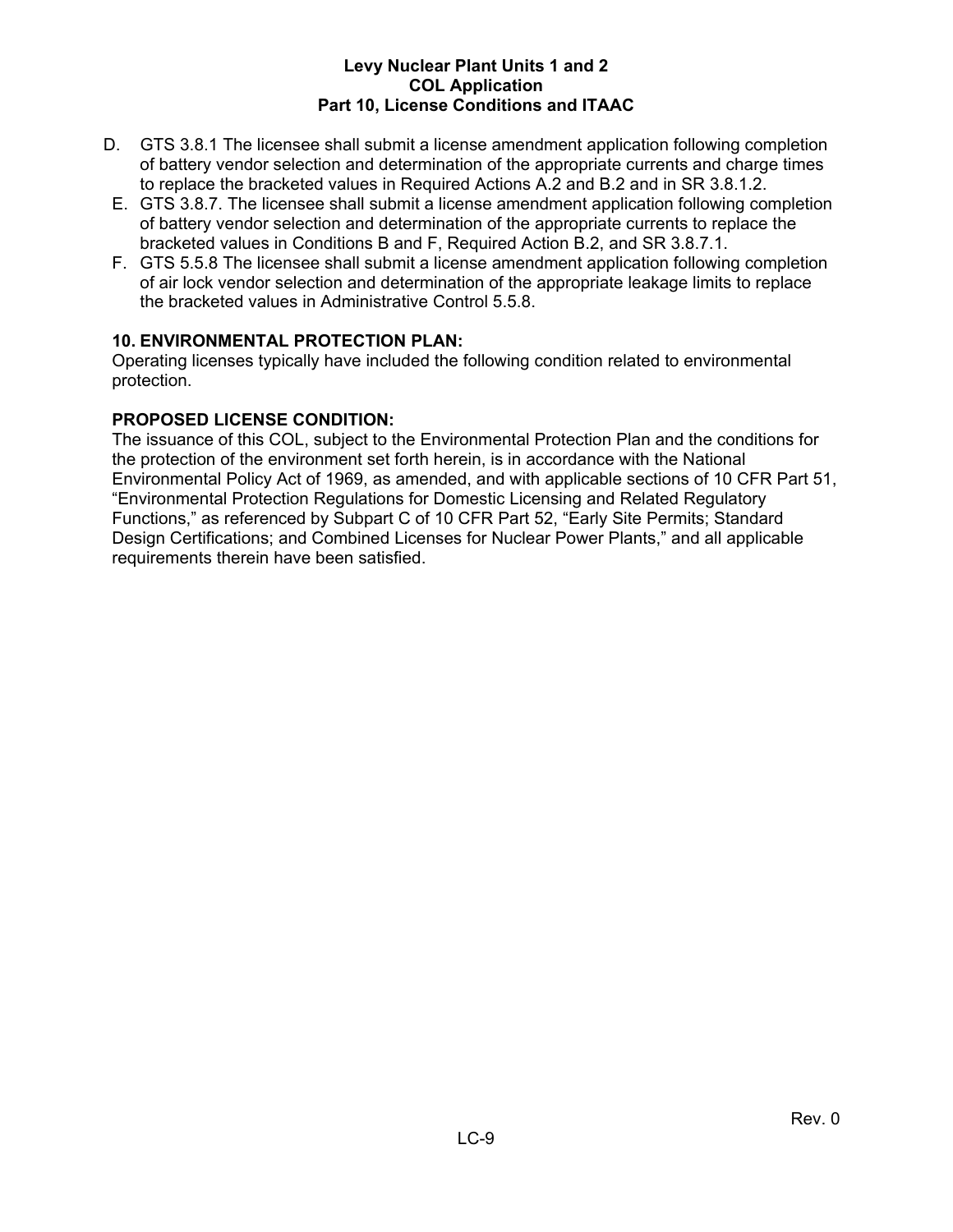# **Appendix A: Environmental Protection Plan (Nonradiological)**

# **1.0 Objectives of the Environmental Protection Plan**

The purpose of the Environmental Protection Plan (EPP) is to provide for protection of nonradiological environmental resources during construction and operation of the nuclear facility. The principal objectives of the EPP are as follows:

- (1) Verify that the facility is operated in an environmentally acceptable manner, as established by the Final Environmental Impact Statement (FEIS) and other NRC environmental impact assessments.
- (2) Coordinate NRC requirements and maintain consistency with other Federal, State and local requirements for environmental protection.
- (3) Keep NRC informed of the environmental effects of facility construction and operation and of actions taken to control those effects.

Environmental concerns identified in the FEIS, which relate to water quality matters, are regulated by way of the licensee's NPDES permit.

#### **2.0 Environmental Protection Issues**

In the FEIS dated [month year], the staff considered the environmental impacts associated with the construction and operation of the Levy Nuclear Plant, Units 1 and 2 (LNP 1 and 2). Certain environmental issues were identified which required study or license conditions to resolve environmental concerns and to assure adequate protection of the environment.

2.1 Aquatic Issues

No specific nonradiological aquatic impact issues were identified by NRC staff in the FEIS.

#### 2.2 Terrestrial Issues

No specific nonradiological terrestrial impact issues were identified by NRC staff in the FEIS.

#### **3.0 Consistency Requirements**

#### 3.1 Plant Design, Construction, and Operation Activities

The licensee may make changes in station design or operation or perform tests or experiments affecting the environment provided such activities do not involve an unreviewed environmental question and do not involve a change in the EPP\*. Changes in station design or operation or performance of tests or experiments which do not affect the environment are not subject to the requirements of this EPP. Activities governed by Section 3.3 are not subject to the requirements of this section.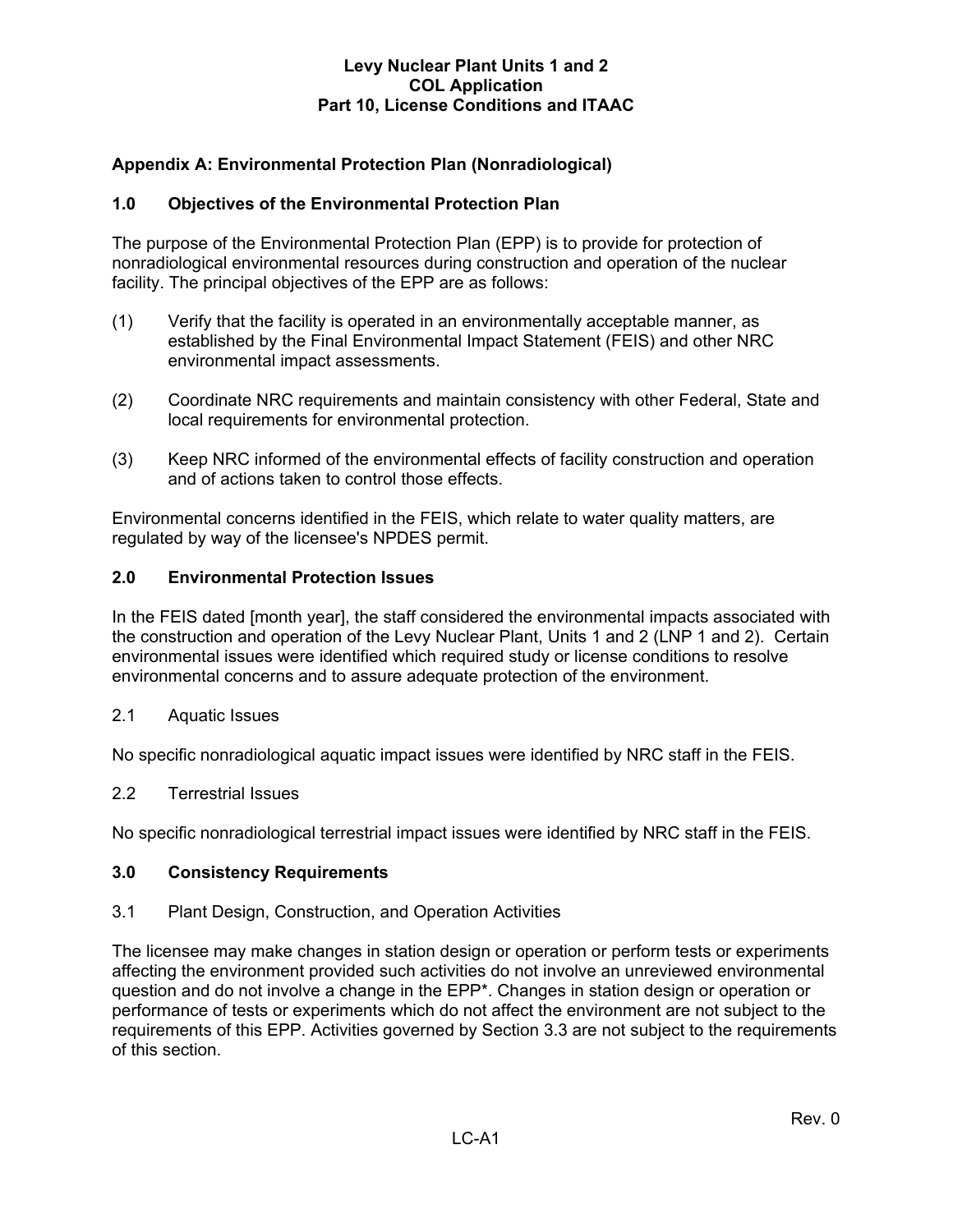Before engaging in additional construction or operational activities, which may significantly affect the environment, the licensee shall prepare and record an environmental evaluation of such activity. Activities are excluded from this requirement if all measurable nonradiological environmental effects are confined to the on-site-areas previously disturbed during site preparation and plant construction. When the evaluation indicates that such activity involves an unreviewed environmental question, the licensee shall provide a written evaluation of such activity and obtain prior NRC approval. When such activity involves a change in the EPP, such activity and change to the EPP may be implemented only in accordance with an appropriate license amendment as set forth in Section 5.3 of this EPP.

A proposed change, test, or experiment shall be deemed to involve an unreviewed environmental question if it concerns: (1) a matter which may result in a significant increase in any adverse environmental impact previously evaluated in the FEIS, environmental impact appraisals, or in any decisions of the Atomic Safety and Licensing Board; or (2) a significant change in effluents or power level; or (3) a matter, not previously reviewed and evaluated in the documents specified in (1) of this Subsection, which may have a significant adverse environmental impact.

The licensee shall maintain records of changes in facility design or operation and of tests and experiments carried out pursuant to this Subsection. These records shall include written evaluations which provide bases for the determination that the change, test, or experiment does not involve an unreviewed environmental question or constitute a decrease in the effectiveness of this EPP to meet the objectives specified in Section 1.0. The licensee shall include as part of the Annual Environmental Operating Report (per Subsection 5.4.1 of this EPP) brief descriptions, analyses, interpretations, and evaluations of such changes, tests, and experiments.

\* This provision does not relieve the licensee of the requirements of 10 CFR 50.59.

3.2 Reporting Related to the NPDES Permit and State Certification

Changes to, or renewals of, the NPDES Permits or the State certification shall be reported to the NRC within 30 days following the date the change or renewal is approved. If a permit or certification, in part or in its entirety, is appealed and stayed, the NRC shall be notified within 30 days following the date the stay is granted.

The licensee shall notify the NRC of changes to the effective NPDES Permit proposed by the licensee by providing NRC with a copy of the proposed change at the same time it is submitted to the permitting agency. The licensee shall provide the NRC a copy of the application for renewal of the NPDES Permit at the same time the application is submitted to the permitting agency.

3.3 Changes Required for Compliance with Other Environmental Regulations

Changes in plant design or operation and performance of tests or experiments which are required to achieve compliance with other Federal, State, and local environmental regulations are not subject to the requirements of Section 3.1 of this EPP.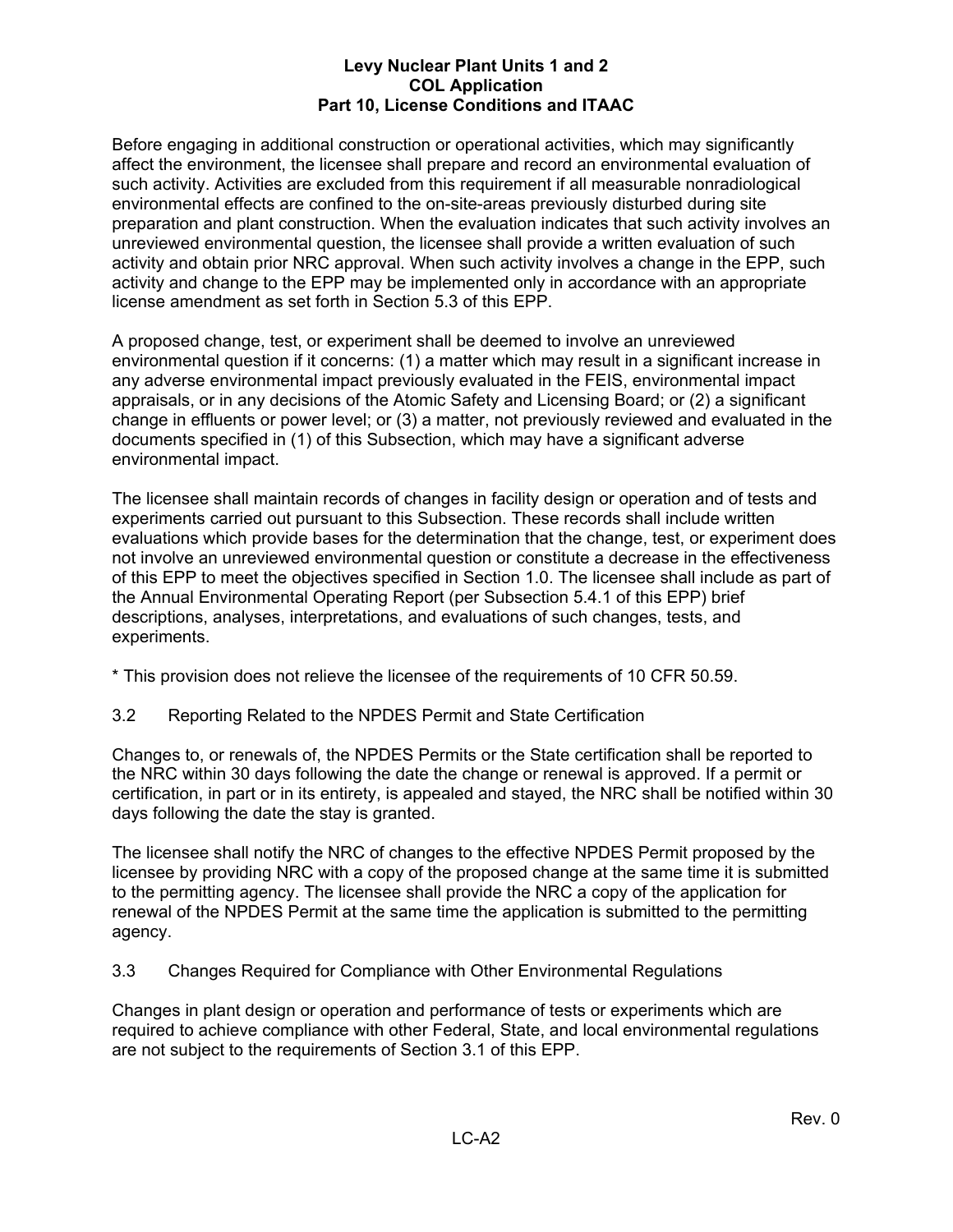# **4.0 Environmental Conditions**

#### 4.1 Unusual or Important Environmental Events

The licensee shall evaluate and report to the NRC Operations Center within 24 hours (followed by a written report in accordance with Section 5.4 of this EPP) any occurrence of an unusual or important event that indicates or could result in significant environmental impact causally related to the construction activities or plant operation. The following are examples of unusual or important environmental events: on-site plant or animal disease outbreaks, mortality or unusual occurrence of any species protected by the Endangered Species Act of 1973, unusual fish kills, unusual increase in nuisance organisms or conditions, and unanticipated or emergency discharge of waste water or chemical substances.

Routine monitoring programs are not required to implement this condition.

# 4.2 Environmental Monitoring

#### 4.2.1 Aquatic Monitoring

No specific nonradiological aquatic monitoring requirements were identified by NRC staff in the FEIS.

#### 4.2.2 Terrestrial Monitoring

No specific nonradiological terrestrial monitoring requirements were identified by NRC staff in the FEIS.

#### **5.0 Administrative Procedures**

#### 5.1 Review and Audit

The licensee shall provide for review and audit of compliance with the EPP. The audits shall be conducted independently; they may not be conducted by the individual or groups responsible for performing the specific activity. A description of the organizational structure utilized to achieve the independent review and audit function and results of the audit activities shall be maintained and made available for inspection.

#### 5.2 Records Retention

The licensee shall make and retain records associated with this EPP in a manner convenient for review and inspection and shall make them available to the NRC on request.

The licensee shall retain records of construction and operation activities determined to potentially affect the continued protection of the environment for the life of the station. The licensee shall retain all other records relating to this EPP for five years or, where applicable, in accordance with the requirements of other agencies.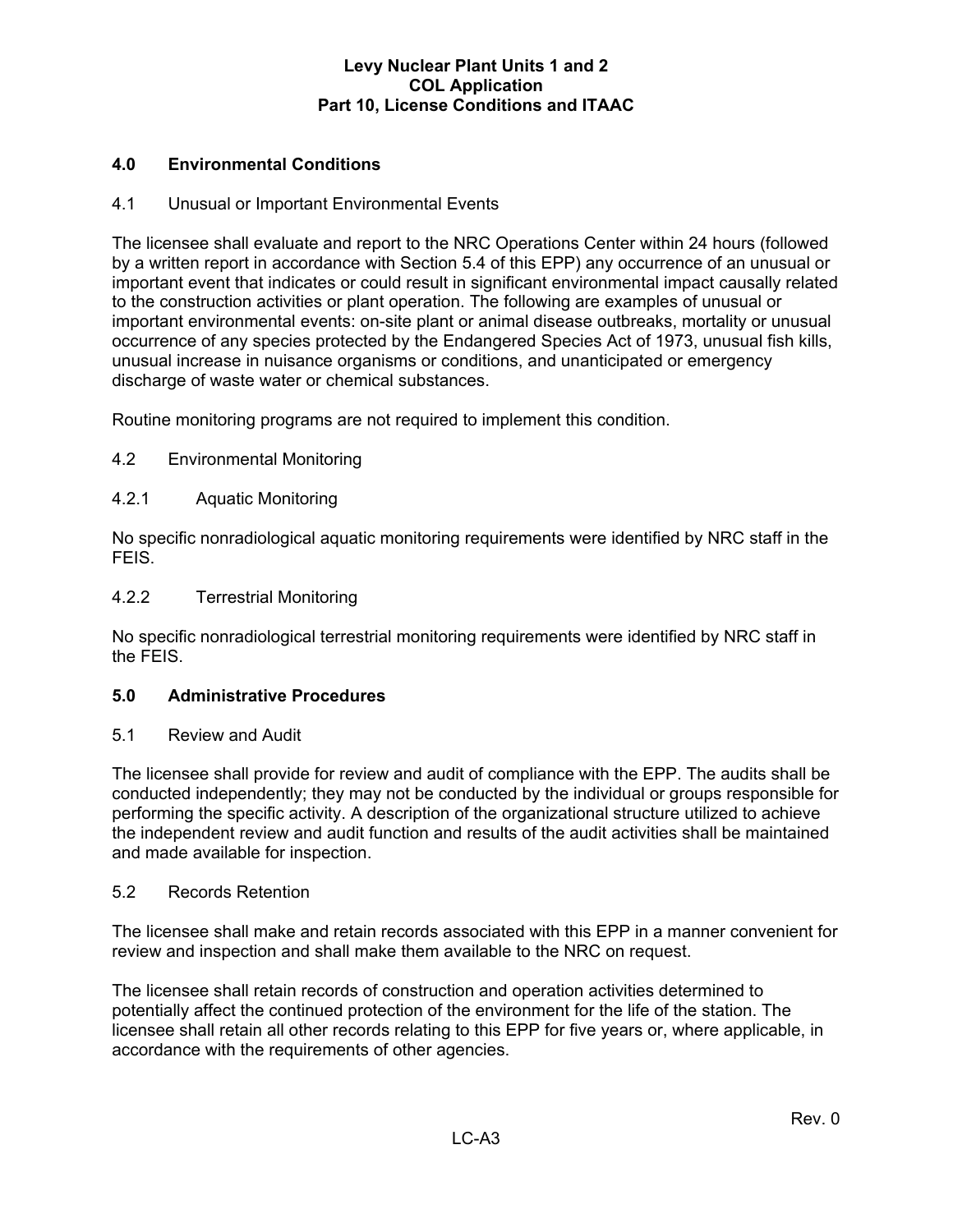# 5.3 Changes in the Environmental Protection Plan

Requests for changes in the EPP shall include an assessment of the environmental impact of the proposed change and a supporting justification. Implementation of such changes in the EPP shall not commence prior to NRC approval of the proposed changes in the form of a permit amendment incorporating the appropriate revision to the EPP.

# 5.4 Reporting Requirements

# 5.4.1 Routine Reports

An Annual Nonradiological Environmental Report describing implementation of this EPP for the previous year shall be submitted to the NRC prior to June 1 of each year. The initial report shall be submitted prior to June 1 of the year following issuance of the operating license.

The report shall include summaries and analyses of the results of the environmental protection activities required by Section 4.2 of this EPP for the report period, including a comparison with related preoperational studies, operational controls (as appropriate), and previous nonradiological environmental monitoring reports, and an assessment of the observed impacts of the plant operation on the environment. If harmful effects or evidence of trends toward irreversible damage to the environment are observed, the licensee shall provide a detailed analysis of the data and a proposed course of mitigating action.

The Annual Nonradiological Environmental Report shall also include:

- (1) A list of EPP noncompliances and the corrective actions taken to remedy them.
- (2) A list of changes in station design or operation, tests, and experiments made in accordance with Section 3.1 of this EPP, which involved a potentially significant unreviewed environmental question.
- (3) A list of nonroutine reports submitted in accordance with Subsection 5.4.2 of this EPP.

In the event that some results are not available by the report due date, the report shall be submitted noting and explaining the missing results. The missing results shall be submitted as soon as possible in a supplementary report.

#### 5.4.2 Nonroutine Reports

The licensee shall submit a written report to the NRC within 30 days of occurrence of any event described in Section 4.1 of this plan. The report should:

- (1) Describe, analyze, and evaluate the event, including the extent and magnitude of the impact, and site preparation and preliminary construction activities underway at the time of the event,
- (2) Describe the likely cause of the event.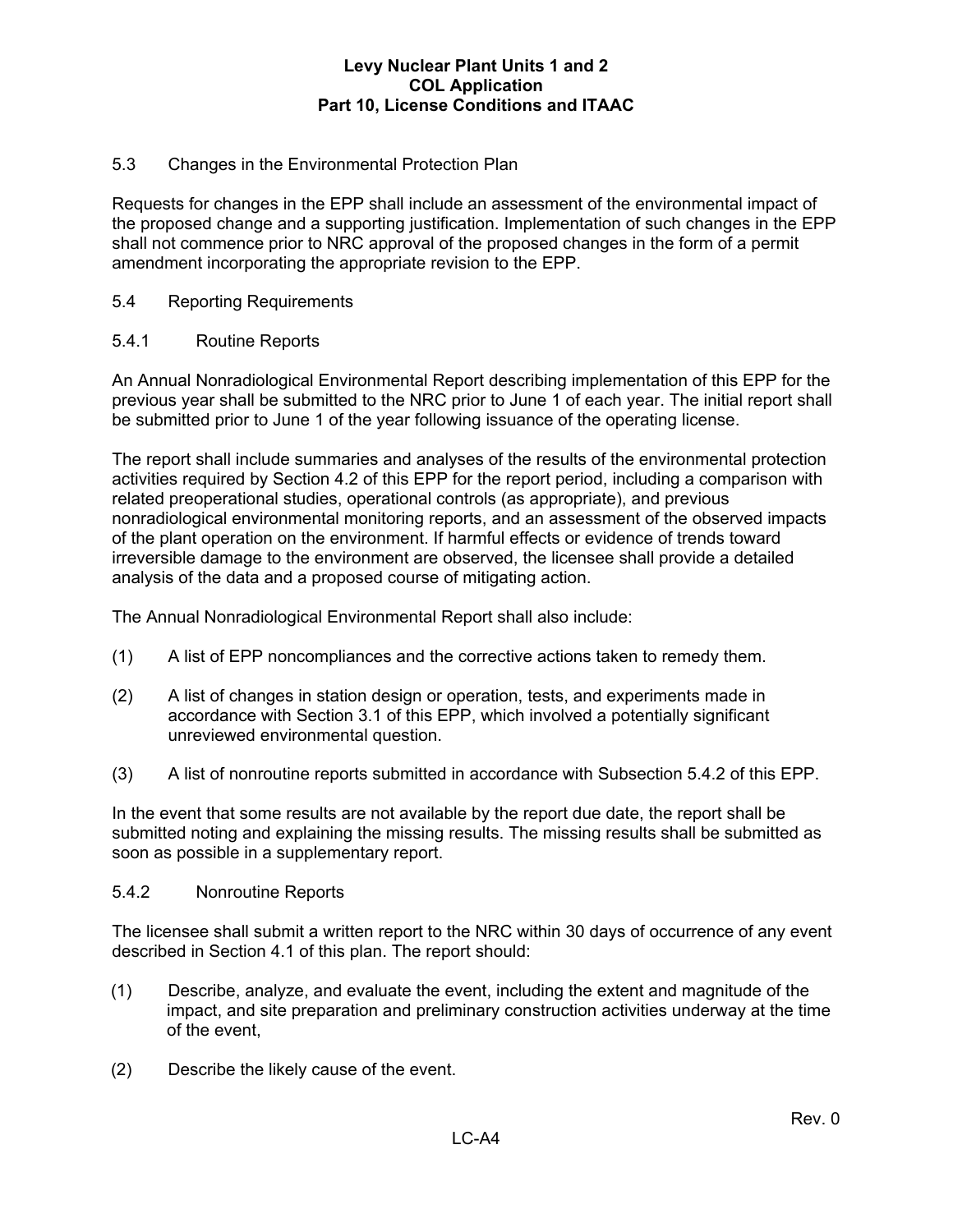- (3) Indicate the action taken to correct the reported event.
- (4) Indicate the corrective action taken to preclude repetition of the event and to prevent similar occurrences involving similar site preparation and preliminary construction activities.
- (5) Indicate the agencies notified and their preliminary responses.

For events reportable under this subsection that also require reports to other Federal, State or local agencies, the licensee shall report in accordance with those reporting requirements in lieu of the requirements of this subsection. The licensee shall provide the NRC with a copy of such report at the same time it submits it to the other agency.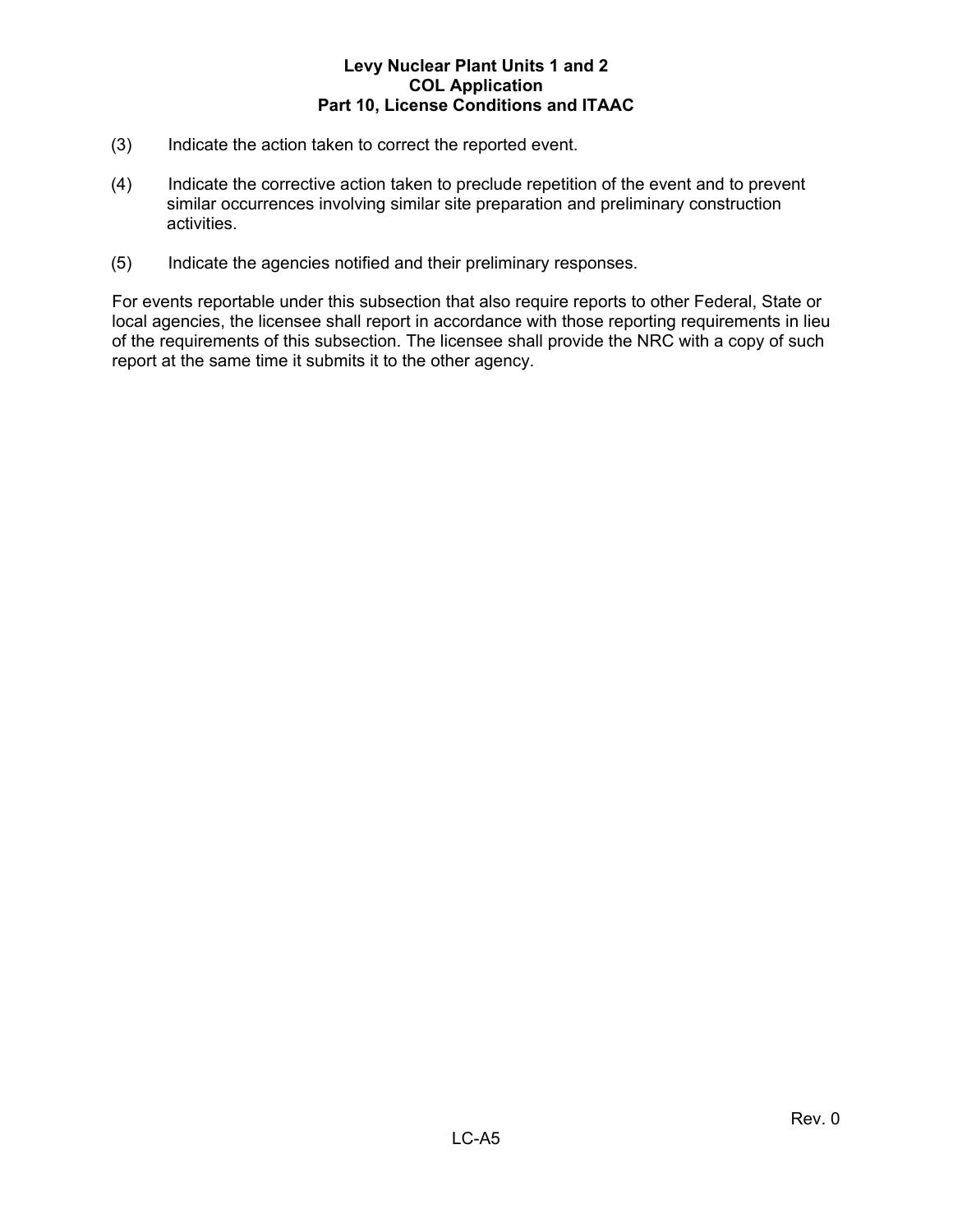# **Appendix B. Inspections, Tests, Analysis and Acceptance Criteria**

AP1000 DCD Tier 1 ITAAC

The Tier 1 information (including the ITAAC) of the referenced DCD is incorporated by reference with the following departures and/or supplements.

Security Hardware ITAAC

The security related ITAAC are included in the referenced DCD Tier 1 Subsection 2.6.9 as incorporated by reference above.

Plant Specific ITAAC

Add the following information to the information provided in the referenced DCD Tier 1 following Section 2.3.29:

2.3.30 Storm Drain System

No entry for this system.

2.3.31 Raw Water System

No entry for this system.

Add the following information to the information provided in the referenced DCD Tier 1 following Section 2.5.10:

2.5.11 Closed Circuit TV System

No entry for this system.

Add the following information to the information provided in the referenced DCD Tier 1 following Section 2.6.11:

2.6.12 Transmission Switchyard and Offsite Power System

No entry for this system.

Include the following non-system ITAAC after DCD Tier 1 Section 3.7.

Emergency Planning ITAAC

The emergency planning ITAAC are included in attached Table 3.8-1.

Waterproof Membrane

The waterproof membrane ITAAC are included in the attached Table 3.8-2.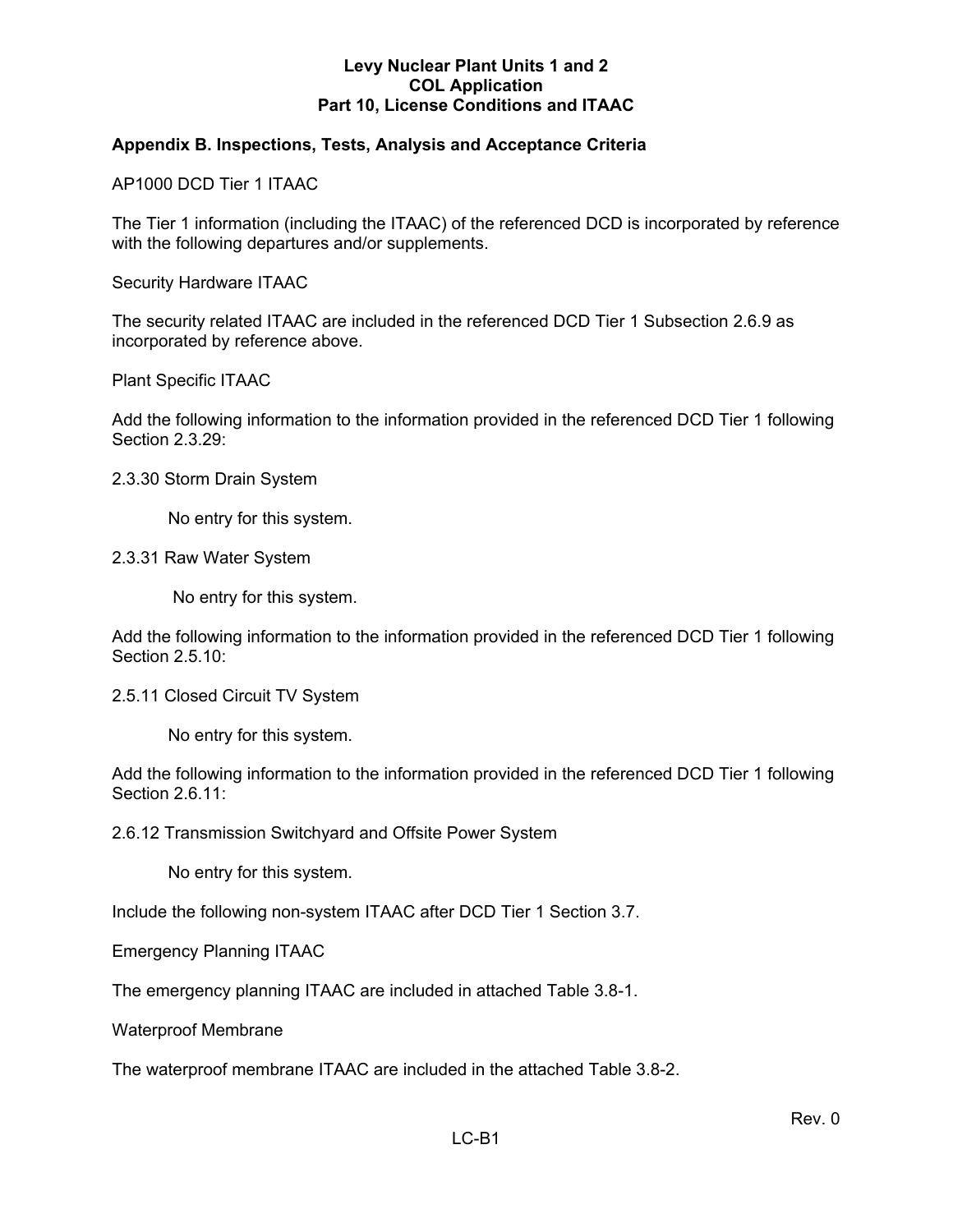Roller Compacted Concrete

The roller compacted concrete ITAAC are included in attached Table 3.8-3.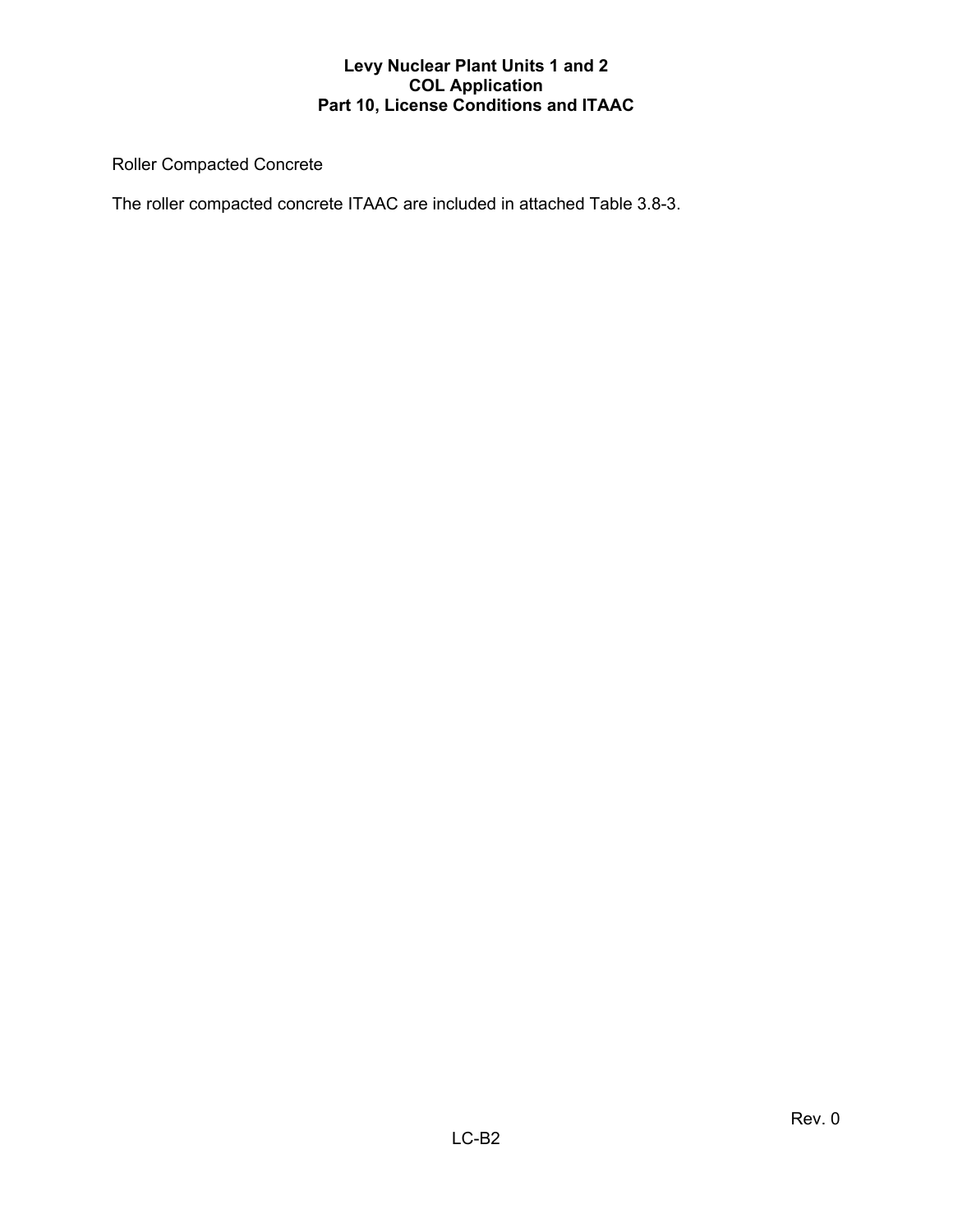| Emergency Plan Inspections, Tests, Analyses, and Acceptance Criteria (Sheet 1 of 11)                                                                                                                                                                                                                                                                                                                                                                                                                                            |                                                                                                                                                                                                                                    |                                                                                                                                                                                                                                                                                                                                                              |                                                                                                                                                                                                                                                                                                                                                                                                                                                                                                                                                                     |  |
|---------------------------------------------------------------------------------------------------------------------------------------------------------------------------------------------------------------------------------------------------------------------------------------------------------------------------------------------------------------------------------------------------------------------------------------------------------------------------------------------------------------------------------|------------------------------------------------------------------------------------------------------------------------------------------------------------------------------------------------------------------------------------|--------------------------------------------------------------------------------------------------------------------------------------------------------------------------------------------------------------------------------------------------------------------------------------------------------------------------------------------------------------|---------------------------------------------------------------------------------------------------------------------------------------------------------------------------------------------------------------------------------------------------------------------------------------------------------------------------------------------------------------------------------------------------------------------------------------------------------------------------------------------------------------------------------------------------------------------|--|
| <b>Planning Standard</b>                                                                                                                                                                                                                                                                                                                                                                                                                                                                                                        | <b>EP Program Elements</b>                                                                                                                                                                                                         | <b>Inspections, Tests, Analyses</b>                                                                                                                                                                                                                                                                                                                          | <b>Acceptance Criteria</b>                                                                                                                                                                                                                                                                                                                                                                                                                                                                                                                                          |  |
| 1.0 Emergency Classification System                                                                                                                                                                                                                                                                                                                                                                                                                                                                                             |                                                                                                                                                                                                                                    |                                                                                                                                                                                                                                                                                                                                                              |                                                                                                                                                                                                                                                                                                                                                                                                                                                                                                                                                                     |  |
| 10 CFR 50.47(b)(4) - A standard<br>emergency classification and action<br>level scheme, the bases of which<br>include facility system and effluent<br>parameters, is in use by the nuclear<br>facility licensee, and State and local<br>response plans call for reliance on<br>information provided by facility<br>licensees for determinations of<br>minimum initial offsite response<br>measures.                                                                                                                             | 1.1 A standard emergency<br>classification and emergency<br>action level (EAL) scheme<br>exists, and identifies facility<br>system and effluent parameters<br>constituting the bases for the<br>classification scheme. [D.2]       | 1.1 An inspection of the Control<br>Rooms, Technical Support Centers<br>(TSCs), and Emergency Operations<br>Facility (EOF) will be performed to<br>verify that they have displays for<br>retrieving facility system and effluent<br>parameters are specified in the<br><b>Emergency Classification and EAL</b><br>scheme and the displays are<br>functional. | 1.1 The specified parameters are<br>retrievable in the Control Rooms, TSCs<br>and EOF, and the ranges of the<br>displays encompass the values<br>specified in the Emergency<br>Classification and EAL scheme.                                                                                                                                                                                                                                                                                                                                                       |  |
| 2.0 Notification Methods and Procedures                                                                                                                                                                                                                                                                                                                                                                                                                                                                                         |                                                                                                                                                                                                                                    |                                                                                                                                                                                                                                                                                                                                                              |                                                                                                                                                                                                                                                                                                                                                                                                                                                                                                                                                                     |  |
| 10 CFR $50.47(b)(5)$ – Procedures<br>have been established for<br>notification, by the licensee, of<br>State and local response<br>organizations and for notification of<br>emergency personnel by all<br>organizations; the content of initial<br>and follow-up messages to<br>response organizations and the<br>public has been established; and<br>means to provide early notification<br>and clear instruction to the<br>populace within the plume<br>exposure pathway Emergency<br>Planning Zone have been<br>established. | 2.1 The means exists to notify<br>responsible State and local<br>organizations within 15 minutes<br>after the licensee declares an<br>emergency. [E.2]<br>2.2 The means exists to notify<br>emergency response<br>personnel. [E.1] | 2.1.A test will be performed to<br>demonstrate the capabilities for<br>providing initial notification to the<br>offsite authorities after a simulated<br>emergency classification.<br>2.2 A test of the primary and back-up<br>ERO notification systems will be<br>performed.                                                                                | 2.1 The State of Florida and the<br>counties of Levy, Citrus, and Marion<br>received notification within 15 minutes<br>after the declaration of an emergency<br>from the control room and the EOF.<br>2.2 Test records demonstrate that:<br>Emergency response<br>$\bullet$<br>personnel received the<br>notification message;<br>Mobilization communication<br>$\bullet$<br>was validated by personnel<br>response to the notification<br>system or by telephone;<br>Response to electronic<br>$\bullet$<br>notification and plant page<br>system was demonstrated |  |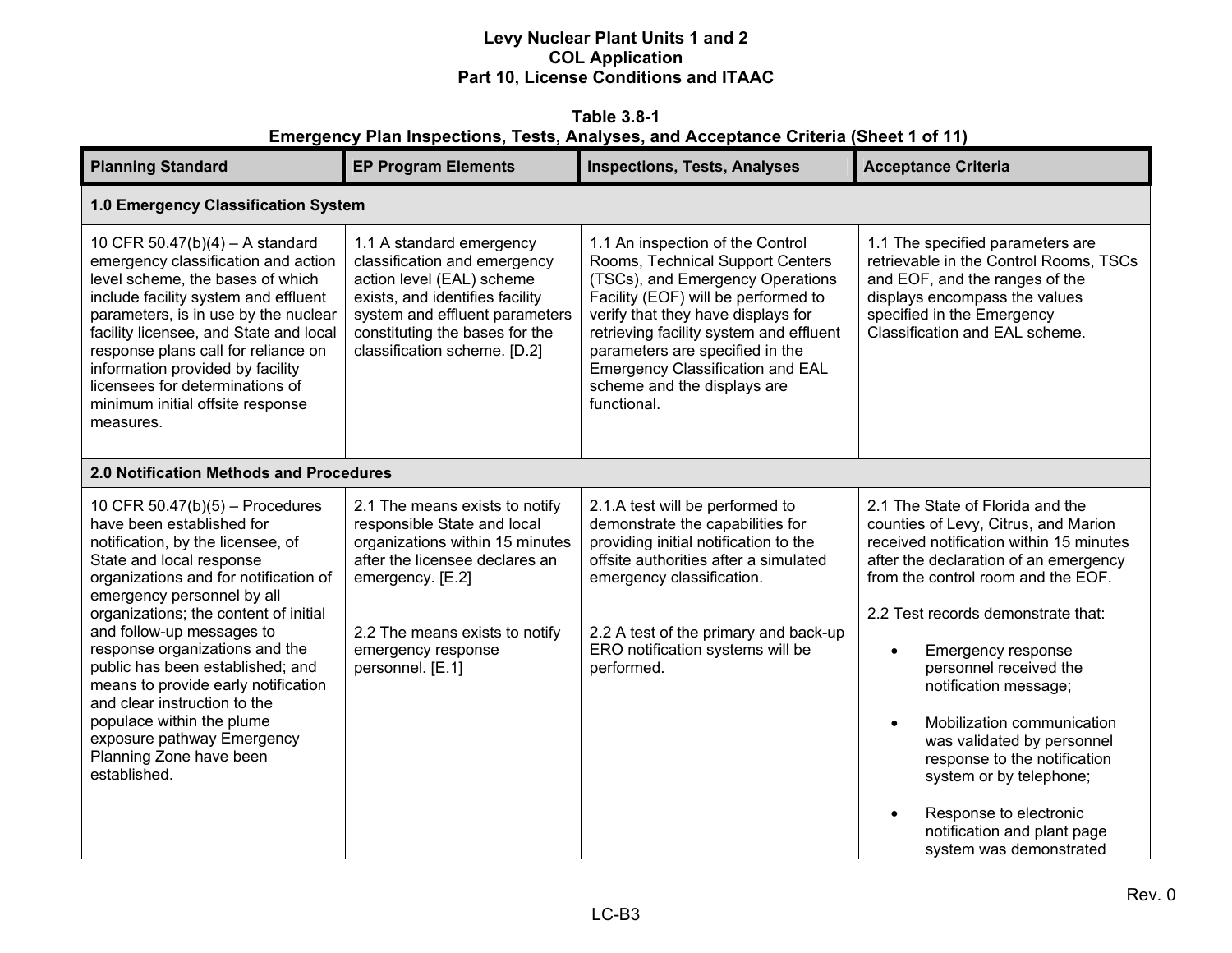**Table 3.8-1 Emergency Plan Inspections, Tests, Analyses, and Acceptance Criteria (Sheet 2 of 11)** 

| <b>Planning Standard</b>                                                                                                                                     | <b>EP Program Elements</b>                                                                                                                                                                                                                                                                              | <b>Inspections, Tests, Analyses</b>                                                                                                                                                                                                                                                                                                                     | <b>Acceptance Criteria</b>                                                                                                                                                                                                                                                                                                                                                                                                                                                                                   |
|--------------------------------------------------------------------------------------------------------------------------------------------------------------|---------------------------------------------------------------------------------------------------------------------------------------------------------------------------------------------------------------------------------------------------------------------------------------------------------|---------------------------------------------------------------------------------------------------------------------------------------------------------------------------------------------------------------------------------------------------------------------------------------------------------------------------------------------------------|--------------------------------------------------------------------------------------------------------------------------------------------------------------------------------------------------------------------------------------------------------------------------------------------------------------------------------------------------------------------------------------------------------------------------------------------------------------------------------------------------------------|
| 3.0 Emergency Communications                                                                                                                                 | 2.3 The means exists to notify<br>and provide instructions to the<br>populace within the plume<br>exposure EPZ. [E.3]                                                                                                                                                                                   | 2.3 The full test of notification<br>capabilities will be conducted.                                                                                                                                                                                                                                                                                    | during normal working hours,<br>and off hours.<br>2.3 Test records demonstrate that<br>notification and instructions to the<br>public were accomplished in<br>accordance with the emergency plan<br>requirements.                                                                                                                                                                                                                                                                                            |
|                                                                                                                                                              |                                                                                                                                                                                                                                                                                                         |                                                                                                                                                                                                                                                                                                                                                         |                                                                                                                                                                                                                                                                                                                                                                                                                                                                                                              |
| 10 CFR 50.47(b)(6) - Provisions<br>exist for prompt communications<br>among principal response<br>organizations to emergency<br>personnel and to the public. | 3.1 The means exists for<br>communications among the<br>Control Rooms, TSCs, EOF,<br>principal State and local<br>emergency operations centers<br>(EOCs), and radiological field<br>assessment teams. [F3, F.5]                                                                                         | 3.1 A test will be performed of the<br>capabilities. The test for the contact<br>with the principal EOCs and the<br>Radiological field assessment teams<br>will be from the Control Room and the<br>EOF. The TSC communication with<br>the Control Room and the EOF will be<br>performed.                                                               | 3.1 Test records demonstrate that<br>communications (both primary and<br>secondary methods/systems) were<br>established among the Control Rooms<br>and the EOF with Florida Division of<br>Emergency Management (DEM)<br>warning point and EOC; Levy County<br>Warning Point and EOC; Citrus County<br>Warning Point and EOC; and Marion<br>County Warning Point and EOC.<br>Communications are established<br>between the Control Rooms and the<br>EOF with the LNP radiological field<br>monitoring teams. |
|                                                                                                                                                              | 3.2 The means exists for<br>communications from the<br>Control Rooms, TSCs, and<br>EOF to the NRC headquarters<br>and regional office EOCs<br>(including establishment of the<br><b>Emergency Response Data</b><br>System (ERDS) [or its<br>successor system] between the<br>onsite computer system and | 3.2 A test is performed of the<br>capabilities to communicate using<br>ENS from each operating Control<br>Room, TSC and EOF to the NRC<br>headquarters and regional office<br>EOCs. The Health Physics Network<br>(HPN) is tested to ensure<br>communications between the TSC<br>and EOF with the NRC Operations<br>Center. ERDS is established [or its | 3.2 Test records demonstrate that<br>communications were established from<br>the Control Rooms, TSCs and EOF to<br>the NRC headquarters and regional<br>office EOCs utilizing the ENS. The<br>TSC and EOF demonstrated<br>communications with the NRC<br>Operations Center using HPN. The<br>access port for ERDS [or its successor<br>system] was provided and successfully<br>completed a transfer of data from the                                                                                        |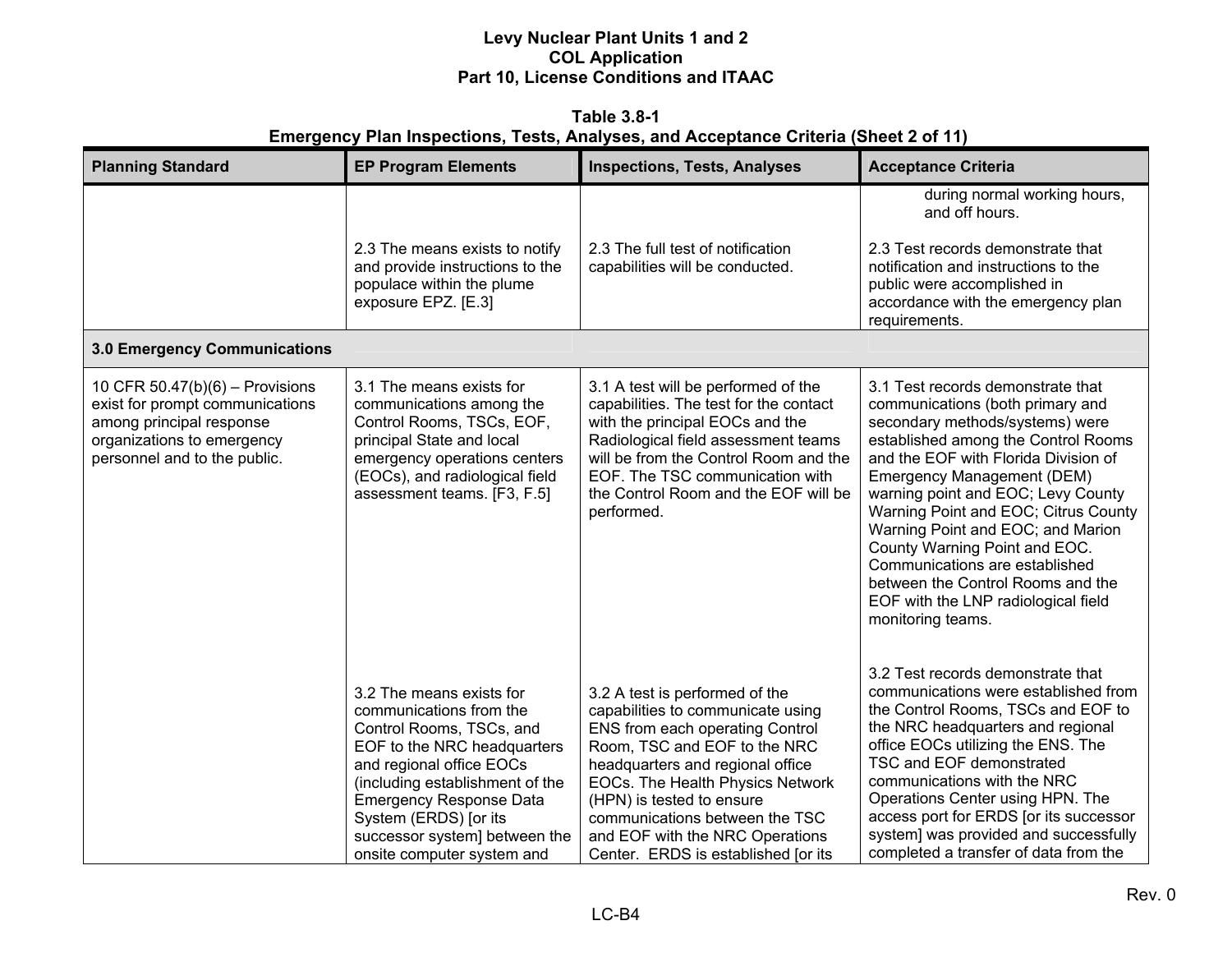**Table 3.8-1** 

# **Emergency Plan Inspections, Tests, Analyses, and Acceptance Criteria (Sheet 3 of 11)**

| <b>Planning Standard</b>                                                                                                                                                                                                                                                                                                                                                                                                                                                                                                                                                     | <b>EP Program Elements</b>                                                                                     | <b>Inspections, Tests, Analyses</b>                                                                                                                                                                                                                                                                                                                                               | <b>Acceptance Criteria</b>                                                                                                                                                                                 |
|------------------------------------------------------------------------------------------------------------------------------------------------------------------------------------------------------------------------------------------------------------------------------------------------------------------------------------------------------------------------------------------------------------------------------------------------------------------------------------------------------------------------------------------------------------------------------|----------------------------------------------------------------------------------------------------------------|-----------------------------------------------------------------------------------------------------------------------------------------------------------------------------------------------------------------------------------------------------------------------------------------------------------------------------------------------------------------------------------|------------------------------------------------------------------------------------------------------------------------------------------------------------------------------------------------------------|
|                                                                                                                                                                                                                                                                                                                                                                                                                                                                                                                                                                              | the NRC Operations Center.)<br>[F.2.6]                                                                         | successor system] between the onsite<br>computer systems and the NRC<br><b>Operations Center.</b>                                                                                                                                                                                                                                                                                 | Operating Units to the NRC Operations<br>Center.                                                                                                                                                           |
| 4.0 Public Education and Information                                                                                                                                                                                                                                                                                                                                                                                                                                                                                                                                         |                                                                                                                |                                                                                                                                                                                                                                                                                                                                                                                   |                                                                                                                                                                                                            |
| 10 CFR 50.47(b)(7) – Information is<br>made available to the public on a<br>periodic basis on how they will be<br>notified and what their initial actions<br>should be in an emergency (e.g.,<br>listening to a local broadcast station<br>and remaining indoors), the<br>principal points of contact with the<br>news media for dissemination of<br>information during an emergency<br>(including the physical location or<br>locations) are established in<br>advance, and procedures for<br>coordinated dissemination of<br>information to the public are<br>established. | 4.1 The licensee has provided<br>space which may be used for<br>a limited number of the news<br>media. [H.1.5] | 4.1 An inspection of the as-built<br>facility/area provided for the news<br>media will be performed in the<br>Emergency News Center (ENC). The<br>space provides adequate equipment<br>to support JIC operation, including<br>communications with the site and with<br>the Emergency Operation Centers in<br>the state and counties as well as a<br>limited number of news media. | 4.1 The as-built ENS includes<br>equipment to support ENS operations,<br>including communications with the<br>EOF and State and County EOCs.<br>Designated space is available for news<br>media briefings. |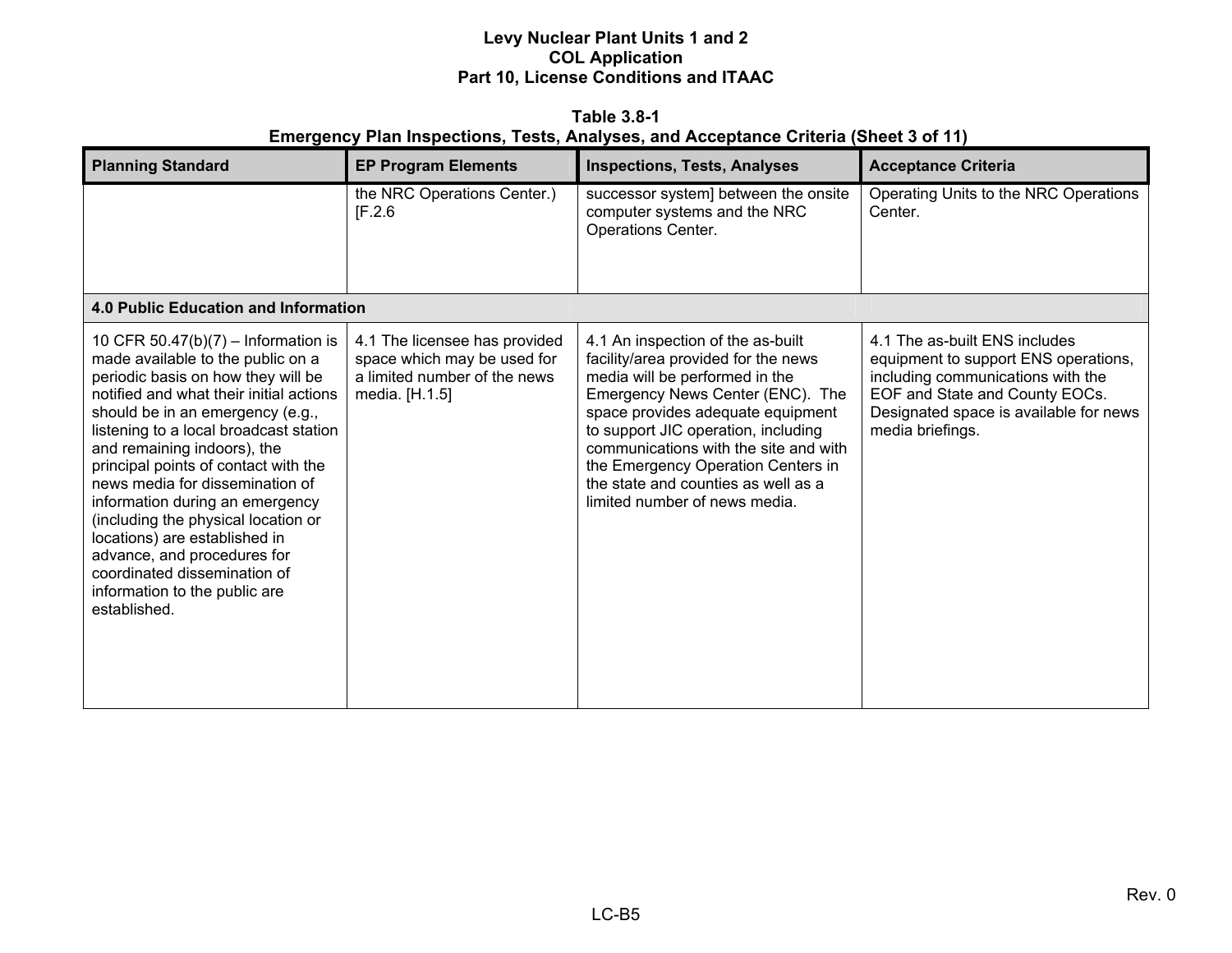**Table 3.8-1 Emergency Plan Inspections, Tests, Analyses, and Acceptance Criteria (Sheet 4 of 11)** 

| <b>Planning Standard</b>                                                                                                                 | <b>EP Program Elements</b>                                                                                                                                    | <b>Inspections, Tests, Analyses</b>                                                                                                                                                           | <b>Acceptance Criteria</b>                                                                                                                                                                                                                                                                                                                                                                                                                                                                                                                                                                                                                                                                                                                                                                                                                                                                                                                                                                                                                                                                                                                   |
|------------------------------------------------------------------------------------------------------------------------------------------|---------------------------------------------------------------------------------------------------------------------------------------------------------------|-----------------------------------------------------------------------------------------------------------------------------------------------------------------------------------------------|----------------------------------------------------------------------------------------------------------------------------------------------------------------------------------------------------------------------------------------------------------------------------------------------------------------------------------------------------------------------------------------------------------------------------------------------------------------------------------------------------------------------------------------------------------------------------------------------------------------------------------------------------------------------------------------------------------------------------------------------------------------------------------------------------------------------------------------------------------------------------------------------------------------------------------------------------------------------------------------------------------------------------------------------------------------------------------------------------------------------------------------------|
| 5.0 Emergency Facilities and Equipment                                                                                                   |                                                                                                                                                               |                                                                                                                                                                                               |                                                                                                                                                                                                                                                                                                                                                                                                                                                                                                                                                                                                                                                                                                                                                                                                                                                                                                                                                                                                                                                                                                                                              |
| 10 CFR 50.47(b)(8) - Adequate<br>emergency facilities and equipment<br>to support the emergency response<br>are provided and maintained. | 5.1 The licensee has<br>established a TSC and onsite<br>OSC. [The TSC and OSC may<br>be combined at a single<br>location.] [H.1.2, H.1.3,<br>Annexes 1 and 2] | 5.1.1 An inspection of the as-built<br>TSCs and OSCs will be performed,<br>including a test of the capabilities.<br>These facilities will meet the criteria of<br>NUREG-0696 with exceptions. | 5.1.1 Each TSC has at least 1875 $\text{ft}^2$ of<br>floor space (75 ft <sup>2</sup> per person for a<br>minimum of 25 persons).<br>5.1.2 Test records demonstrate that<br>communications equipment is installed<br>and voice transmission and reception<br>are accomplished between the<br>emergency response facilities.<br>5.1.3 Inspection shows that the TSC<br>ventilation systems include a high<br>efficiency particulate air (HEPA) and<br>charcoal filter and radiation monitors<br>are installed.<br>5.1.4 Test records demonstrate that<br>communications equipment is installed<br>and voice transmission and reception<br>are accomplished between the Control<br>Rooms, OSCs, and EOF.<br>5.1.5 Each TSC has the means to<br>receive, store, process, and display<br>plant and environmental information,<br>and to initiate emergency measures<br>and conduct emergency assessment.<br>These capabilities have been<br>demonstrated during testing and<br>acceptance activities.<br>5.1.6 There is an OSC located inside<br>the Unit's Protected Area. It is<br>separate from the Control Room within<br>the Protected Area. |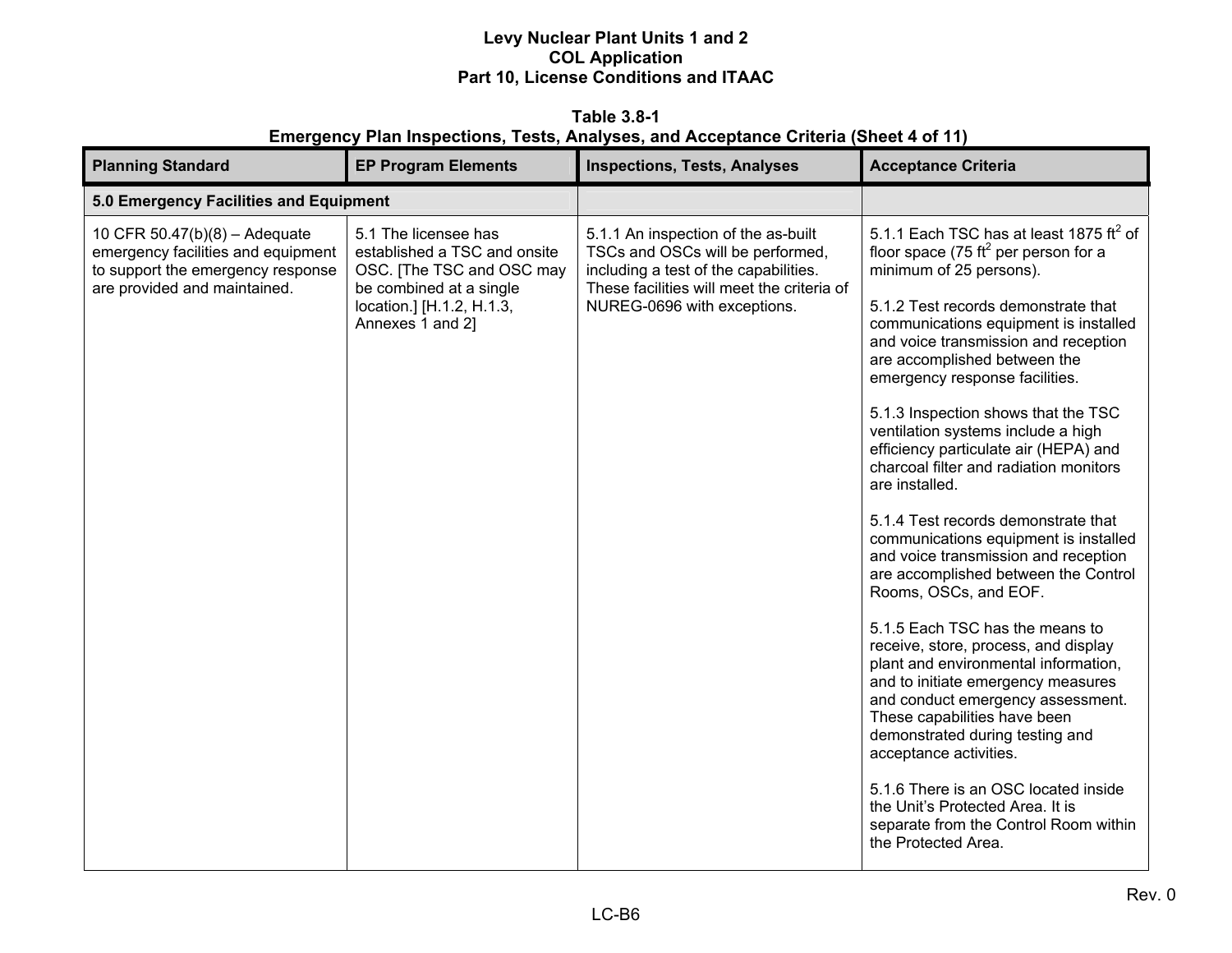**Table 3.8-1 Emergency Plan Inspections, Tests, Analyses, and Acceptance Criteria (Sheet 5 of 11)** 

| <b>Planning Standard</b> | <b>EP Program Elements</b>                          | <b>Inspections, Tests, Analyses</b>                                                                  | <b>Acceptance Criteria</b>                                                                                                                                                                                                                                           |
|--------------------------|-----------------------------------------------------|------------------------------------------------------------------------------------------------------|----------------------------------------------------------------------------------------------------------------------------------------------------------------------------------------------------------------------------------------------------------------------|
|                          |                                                     |                                                                                                      | 5.1.7 Test records demonstrate that<br>communications equipment is<br>installed and voice transmission and<br>reception are accomplished between<br>the OSC and OSC Teams, the TSCs,<br>and Control Rooms.                                                           |
|                          | 5.2 The licensee has<br>established an EOF. [H.1.4] | 5.2 An inspection of the as-built EOF<br>will be performed, including a test of<br>the capabilities. | 5.2.1 The EOF working space size is at least 4800 ft <sup>2</sup> consistent with<br>NUREG-0696 (at least 75 ft <sup>2</sup> /person).                                                                                                                               |
|                          |                                                     |                                                                                                      | 5.2.2 The EOF habitability is<br>consistent with Table 2 of NUREG<br>0696:                                                                                                                                                                                           |
|                          |                                                     |                                                                                                      | Well engineered for design<br>life of plant.                                                                                                                                                                                                                         |
|                          |                                                     |                                                                                                      | Protection factor $\geq$ 5.                                                                                                                                                                                                                                          |
|                          |                                                     |                                                                                                      | Located within 10 to 20 mi of<br>the TSC.                                                                                                                                                                                                                            |
|                          |                                                     |                                                                                                      | 5.2.3 Test records demonstrate that<br>communications equipment is<br>installed and voice transmission and<br>reception are accomplished between<br>the Control Rooms, TSCs,<br>radiological monitoring teams<br>(RMTs), NRC, State and county<br>agencies, and ENS. |
|                          |                                                     |                                                                                                      | 5.2.4 Radiological data,<br>meteorological data, and plant<br>system data is displayed in the EOF.                                                                                                                                                                   |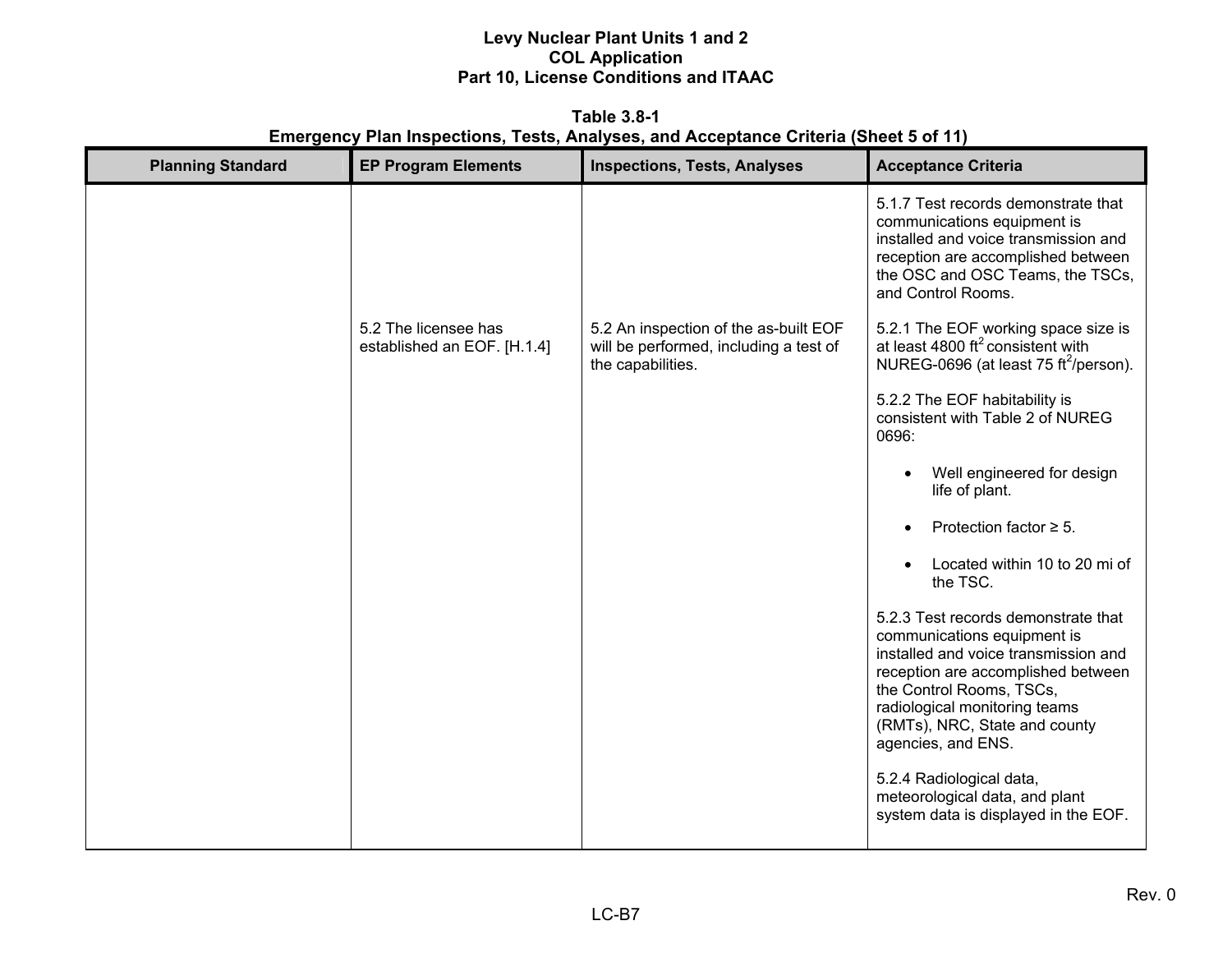**Table 3.8-1 Emergency Plan Inspections, Tests, Analyses, and Acceptance Criteria (Sheet 6 of 11)** 

| <b>Planning Standard</b>                                                                                                                                                                               | <b>EP Program Elements</b>                                                                                                                                                                                                                                                                                       | <b>Inspections, Tests, Analyses</b>                                                                                                                                                                                                                                                                                                       | <b>Acceptance Criteria</b>                                                                                                                                                                                                                                                                                                                 |  |  |  |
|--------------------------------------------------------------------------------------------------------------------------------------------------------------------------------------------------------|------------------------------------------------------------------------------------------------------------------------------------------------------------------------------------------------------------------------------------------------------------------------------------------------------------------|-------------------------------------------------------------------------------------------------------------------------------------------------------------------------------------------------------------------------------------------------------------------------------------------------------------------------------------------|--------------------------------------------------------------------------------------------------------------------------------------------------------------------------------------------------------------------------------------------------------------------------------------------------------------------------------------------|--|--|--|
| <b>6.0 Accident Assessment</b>                                                                                                                                                                         |                                                                                                                                                                                                                                                                                                                  |                                                                                                                                                                                                                                                                                                                                           |                                                                                                                                                                                                                                                                                                                                            |  |  |  |
| 10 CFR $50.47(b)(9) -$ Adequate<br>methods, systems, and equipment<br>for assessing and monitoring actual<br>or potential offsite consequences of<br>a radiological emergency condition<br>are in use. | 6.1 The means exists to<br>provide initial and continuing<br>radiological assessment<br>throughout the course of an<br>accident. [I, I.3]                                                                                                                                                                        | 6.1 A test will be performed to<br>demonstrate that the means exists to<br>provide initial and continuing<br>radiological assessment throughout<br>the course of an accident through the<br>plant computer or communications<br>with the Control Room.                                                                                    | 6.1 A report exists and concludes<br>that the means are available to<br>provide initial and continuing<br>radiological assessment throughout<br>displays of instrumentation indicators<br>in the Control Room, TSCs and EOF<br>during the course of drills and/or<br>exercises.                                                            |  |  |  |
|                                                                                                                                                                                                        | 6.2 The means exists to<br>determine the source term of<br>releases of radioactive material<br>within plant systems, and the<br>magnitude of the release of<br>radioactive materials based on<br>plant system parameters and<br>effluent monitors. [1.3]                                                         | 6.2 A test will be performed to<br>demonstrate that the means exists to<br>determine the source term of<br>releases of radioactive material within<br>plant systems, and the magnitude of<br>the release of radioactive materials<br>based on plant system parameters<br>and effluent monitors.                                           | 6.2 A report exists and concludes<br>that Emergency Plan Implementing<br>Procedures, through use in training<br>and drills, provided direction to<br>accurately calculate the source terms<br>and the magnitude of the release of<br>postulated accident scenario<br>releases.                                                             |  |  |  |
|                                                                                                                                                                                                        | 6.3 The means exists to<br>continuously assess the impact<br>of the release of radioactive<br>materials to the environment,<br>accounting for the relationship<br>between effluent monitor<br>readings, and onsite and offsite<br>exposures and contamination<br>for various meteorological<br>conditions. [I.4] | 6.3 A test will be performed to<br>demonstrate that provides evidence<br>that the impact of a radiological<br>release to the environment is able to<br>be assessed by utilizing the<br>relationship between effluent monitor<br>readings, and onsite and offsite<br>exposures and contamination for<br>various meteorological conditions. | 6.3 A report exists and concludes<br>that response personnel continuously<br>assessed the impact of the release of<br>radioactive materials to the<br>environment, accounting for the<br>relationship between effluent monitor<br>readings, and onsite and offsite<br>exposures and contamination for<br>various meteorological conditions |  |  |  |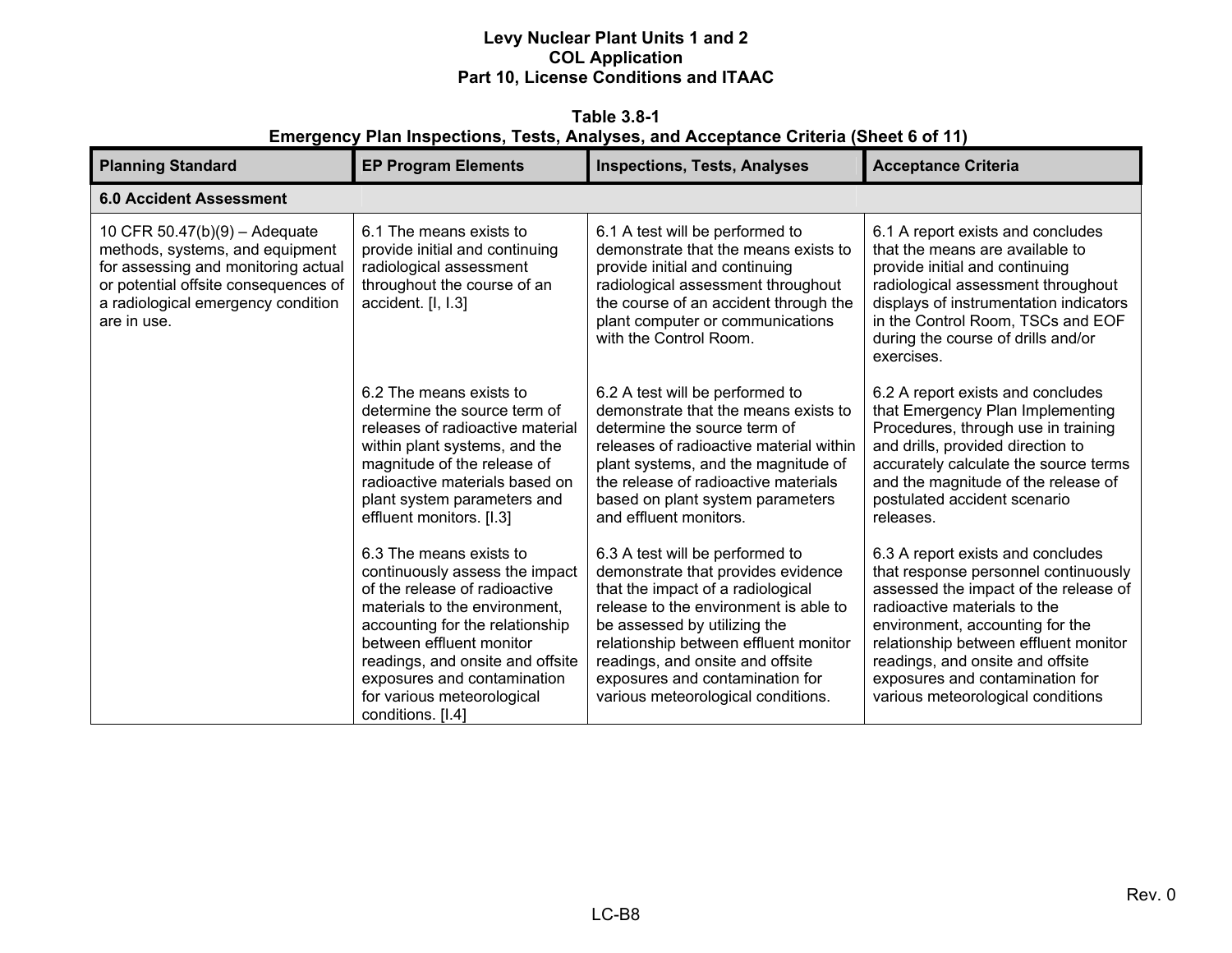**Table 3.8-1 Emergency Plan Inspections, Tests, Analyses, and Acceptance Criteria (Sheet 7 of 11)** 

| <b>Planning Standard</b> | <b>EP Program Elements</b>                                                                                                                                                                                                                                                                                                                                 | <b>Inspections, Tests, Analyses</b>                                                                                                                                                                                                                                                                                                                                                   | <b>Acceptance Criteria</b>                                                                                                                                                                                                                                                                                                                                                                                                                |
|--------------------------|------------------------------------------------------------------------------------------------------------------------------------------------------------------------------------------------------------------------------------------------------------------------------------------------------------------------------------------------------------|---------------------------------------------------------------------------------------------------------------------------------------------------------------------------------------------------------------------------------------------------------------------------------------------------------------------------------------------------------------------------------------|-------------------------------------------------------------------------------------------------------------------------------------------------------------------------------------------------------------------------------------------------------------------------------------------------------------------------------------------------------------------------------------------------------------------------------------------|
|                          |                                                                                                                                                                                                                                                                                                                                                            |                                                                                                                                                                                                                                                                                                                                                                                       | under drill conditions.                                                                                                                                                                                                                                                                                                                                                                                                                   |
|                          | 6.4 The means exists to<br>acquire and evaluate<br>meteorological information. [I.6]                                                                                                                                                                                                                                                                       | 6.4 A test will be performed to<br>acquire and evaluate meteorological<br>data/information.                                                                                                                                                                                                                                                                                           | 6.4 Report exists and concludes that<br>meteorological data exists at the<br>EOF, TSCs, Control Room, offsite<br>NRC Operations Center, and the<br>State of Florida, and that this data is<br>in the format needed for the<br>appropriate emergency plan<br>implementing procedures.                                                                                                                                                      |
|                          | 6.5 The means exists to<br>determine the release rate and<br>projected doses if the<br>instrumentation used for<br>assessment is off-scale or<br>inoperable. [I.4]                                                                                                                                                                                         | 6.5 A test will be performed of the<br>capabilities to determine the release<br>rate and projected doses if the<br>instrumentation used for assessment<br>is off-scale or inoperable                                                                                                                                                                                                  | 6.5 Report exists and concludes that<br>the release rate and projected doses<br>have been determined with the<br>instrumentation used for assessment<br>was off-scale or inoperable during<br>training or a drill.                                                                                                                                                                                                                        |
|                          | 6.6 The means exist for field<br>monitoring within the plume<br>exposure EPZ. [I.7]                                                                                                                                                                                                                                                                        | 6.6 A test will be performed of the<br>capabilities for field monitoring within<br>the plume exposure EPZ.                                                                                                                                                                                                                                                                            | 6.6 Report exists and concludes that<br>the field monitoring teams were<br>dispatched and evaluated in their<br>demonstrated ability to locate and<br>monitor a radiological release within<br>the plume exposure EPZ.                                                                                                                                                                                                                    |
|                          | 6.7 The means exists to make<br>rapid assessments of actual or<br>potential magnitude and<br>locations of radiological<br>hazards through liquid or<br>gaseous release pathways,<br>including activation, notification<br>means, field team composition,<br>transportation, communication,<br>monitoring equipment, and<br>estimated deployment times. [I] | 6.7 A test will be performed of the<br>capabilities to make rapid<br>assessments of actual or potential<br>magnitude and locations of an<br>radiological hazards through liquid or<br>gaseous release pathways, including<br>activation, notification means, field<br>team composition, transportation,<br>communication, monitoring<br>equipment, and estimated<br>deployment times. | 6.7 Report exists and concludes that<br>the field team(s) were activated and<br>evaluated. They demonstrated an<br>ability to make rapid assessment of<br>actual or potential magnitude and<br>locations of any radiological hazards<br>through simulated liquid or gaseous<br>release pathways. A qualified field<br>team was notified, activated, briefed<br>and dispatched from the EOF during<br>a radiological release scenario. The |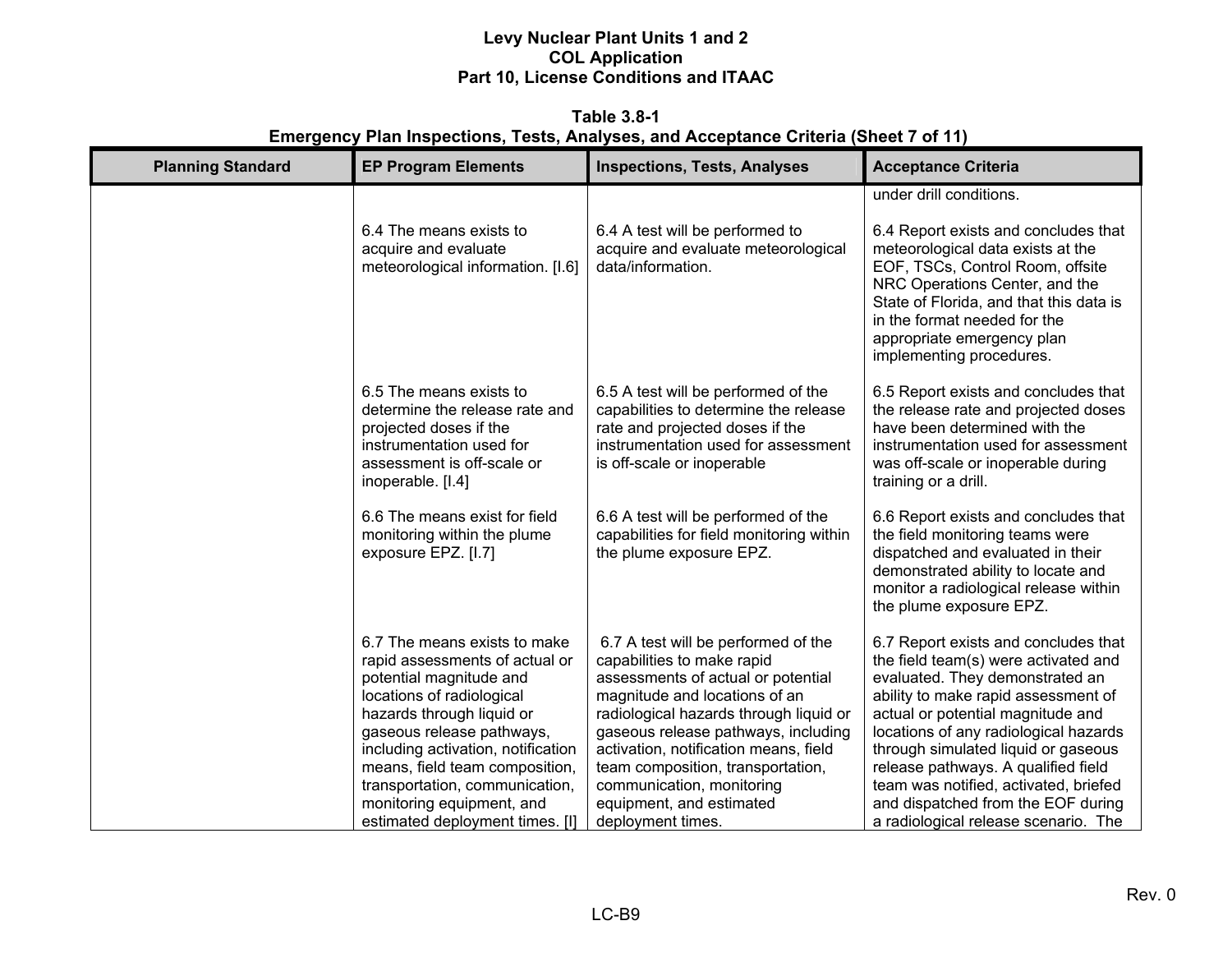**Table 3.8-1 Emergency Plan Inspections, Tests, Analyses, and Acceptance Criteria (Sheet 8 of 11)** 

| <b>Planning Standard</b>                                                                                                                                                                                                                                                                                                      | <b>EP Program Elements</b>                                                                                                                                                                                                                                               | <b>Inspections, Tests, Analyses</b>                                                                                                                                                                                                   | <b>Acceptance Criteria</b>                                                                                                                                                                                                                                                                         |
|-------------------------------------------------------------------------------------------------------------------------------------------------------------------------------------------------------------------------------------------------------------------------------------------------------------------------------|--------------------------------------------------------------------------------------------------------------------------------------------------------------------------------------------------------------------------------------------------------------------------|---------------------------------------------------------------------------------------------------------------------------------------------------------------------------------------------------------------------------------------|----------------------------------------------------------------------------------------------------------------------------------------------------------------------------------------------------------------------------------------------------------------------------------------------------|
|                                                                                                                                                                                                                                                                                                                               |                                                                                                                                                                                                                                                                          |                                                                                                                                                                                                                                       | team demonstrated the procedural<br>guidance in team composition, use of<br>monitoring equipment,<br>communication from the field, and<br>locating specific sampling locations.                                                                                                                    |
|                                                                                                                                                                                                                                                                                                                               | 6.8 The capability exists to<br>detect and measure<br>radioiodine concentrations in<br>air in the plume exposure EPZ,<br>as low as $10^{-7}$ µCi/cc<br>(microcuries per cubic<br>centimeter) under field<br>conditions. [I.7.1]                                          | 6.8 A test will be performed of the<br>capabilities detect and measure<br>radioiodine concentrations in air in<br>the plume exposure EPZ, as low as<br>$10^{-7}$ µCi/cc (microcuries per cubic<br>centimeter) under field conditions. | 6.8 Report exists and concludes that<br>a field team was dispatched during a<br>radiological release scenario and<br>demonstrated the use of sampling<br>and detection equipment for air<br>concentrations in the plume exposure<br>EPZ, as low as $10^{-7}$ µCi/cc.                               |
|                                                                                                                                                                                                                                                                                                                               | 6.9 The means exists to<br>estimate integrated dose from<br>the projected and actual dose<br>rates, and for comparing these<br>estimates with the EPA<br>protective action guides<br>(PAGs). [I.4]                                                                       | 6.9 A test will be performed of the<br>capabilities to estimate integrated<br>dose from the projected and actual<br>dose rates, and for comparing these<br>estimates with the EPA protective<br>action guides.                        | 6.9 Report exists and concludes the<br>means were demonstrated to<br>estimate integrated dose from the<br>dose assessment program and the<br>field monitoring team reading during a<br>radioactive release scenario. The<br>results were compared with the EPA<br>Protective Action Guides (PAGs). |
| 7.0 Protective Response                                                                                                                                                                                                                                                                                                       |                                                                                                                                                                                                                                                                          |                                                                                                                                                                                                                                       |                                                                                                                                                                                                                                                                                                    |
| 10 CFR 50.47(b)(10) - A range of<br>protective actions has been<br>developed for the plume exposure<br>EPZ for emergency workers and<br>the public. In developing this range<br>of actions, consideration has been<br>given to evacuation, sheltering,<br>and, as a supplement to these, the<br>prophylactic use of potassium | 7.1 The means exists to warn<br>and advise onsite individuals of<br>an emergency, including those<br>in areas controlled by the<br>operator, including:[J.1.1]<br>1. employees not having<br>emergency assignments;<br>2. visitors;<br>3.<br>contractor and construction | 7.1 A test will be performed of the<br>capabilities.                                                                                                                                                                                  | 7.1 Test records demonstrate that the<br>means exist to successfully warn and<br>advise onsite individuals including:<br>1. non-essential employees;<br>2.<br>visitors;<br>contractor and construction<br>3 <sub>1</sub><br>personnel; and<br>other personnel within the<br>4.<br>owner            |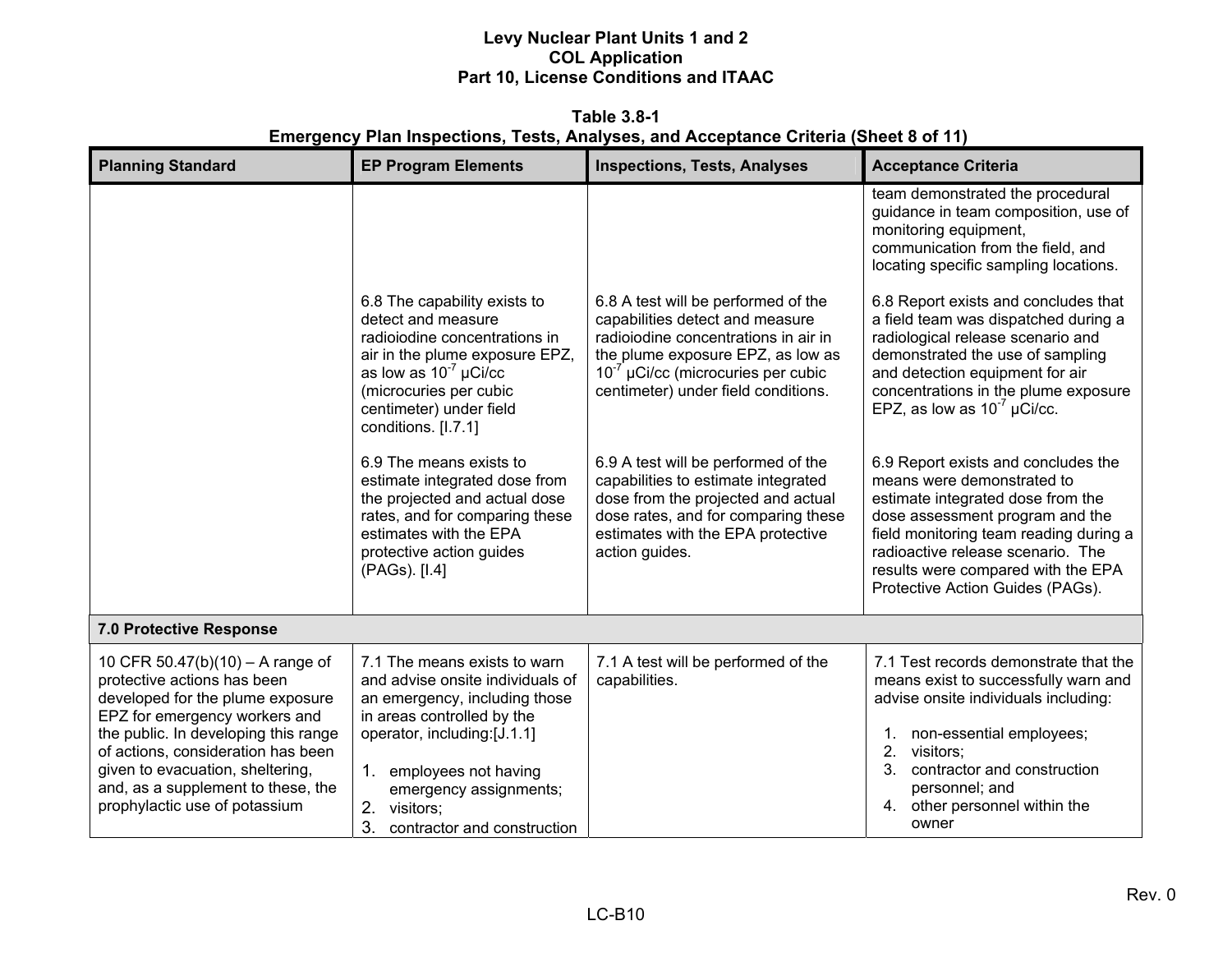| Table 3.8-1                                                                                 |  |  |  |
|---------------------------------------------------------------------------------------------|--|--|--|
| <b>Emergency Plan Inspections, Tests, Analyses, and Acceptance Criteria (Sheet 9 of 11)</b> |  |  |  |

| <b>Planning Standard</b>                                                                                                                                                                                                                                                       | <b>EP Program Elements</b>                                                                                                                                 | <b>Inspections, Tests, Analyses</b>                                                                                                  | <b>Acceptance Criteria</b>                                                                                                                                                                                                                                                                             |
|--------------------------------------------------------------------------------------------------------------------------------------------------------------------------------------------------------------------------------------------------------------------------------|------------------------------------------------------------------------------------------------------------------------------------------------------------|--------------------------------------------------------------------------------------------------------------------------------------|--------------------------------------------------------------------------------------------------------------------------------------------------------------------------------------------------------------------------------------------------------------------------------------------------------|
| iodide (KI), as appropriate.<br>Guidelines for the choice of<br>protective actions during an<br>emergency, consistent with Federal<br>guidance, are developed and in<br>place, and protective actions for the<br>ingestion exposure EPZ<br>appropriate to the locale have been | personnel; and<br>4. other persons who may be<br>in the public access areas,<br>on or passing through the<br>site, or within the owner<br>controlled area. |                                                                                                                                      | controlled area.                                                                                                                                                                                                                                                                                       |
| developed.                                                                                                                                                                                                                                                                     | 7.2 The means exist to<br>radiological monitor people<br>evacuated from the site. [K.4]                                                                    | 7.2 A test will be performed of the<br>capabilities.                                                                                 | 7.2 Report exists and concludes that<br>the means exist to radiological<br>monitor people evacuated from the<br>site as demonstrated in a drill.<br>Equipment is available, personnel<br>have been assigned and trained to<br>procedures that are approved and in<br>place to accomplish this activity |
|                                                                                                                                                                                                                                                                                | 7.3 The means exists to notify<br>and protect all segments of the<br>transient and resident<br>populations. [J.2.1]                                        | 7.3 A test will be performed of the<br>capabilities.                                                                                 | 7.3 Report exists and concludes that<br>the Alert and Notification System<br>successfully demonstrated the ability<br>to initiate a broadcast message to<br>notify and protect all segments of the<br>transient and resident populations.                                                              |
| 8.0 Exercises and Drills                                                                                                                                                                                                                                                       |                                                                                                                                                            |                                                                                                                                      |                                                                                                                                                                                                                                                                                                        |
| 10 CFR 50.47(b)(14) - Periodic<br>exercises are (will be) conducted to<br>evaluate major portions of                                                                                                                                                                           | 8.1 Licensee conducts a full<br>participation exercise to<br>evaluate major portions of                                                                    | 8.1 A full participation exercise (test)<br>will be conducted within the specified<br>time periods of Appendix E to 10<br><b>CFR</b> | 8.1.1 An exercise report exists and<br>concludes that the exercise is<br>completed within the specified time                                                                                                                                                                                           |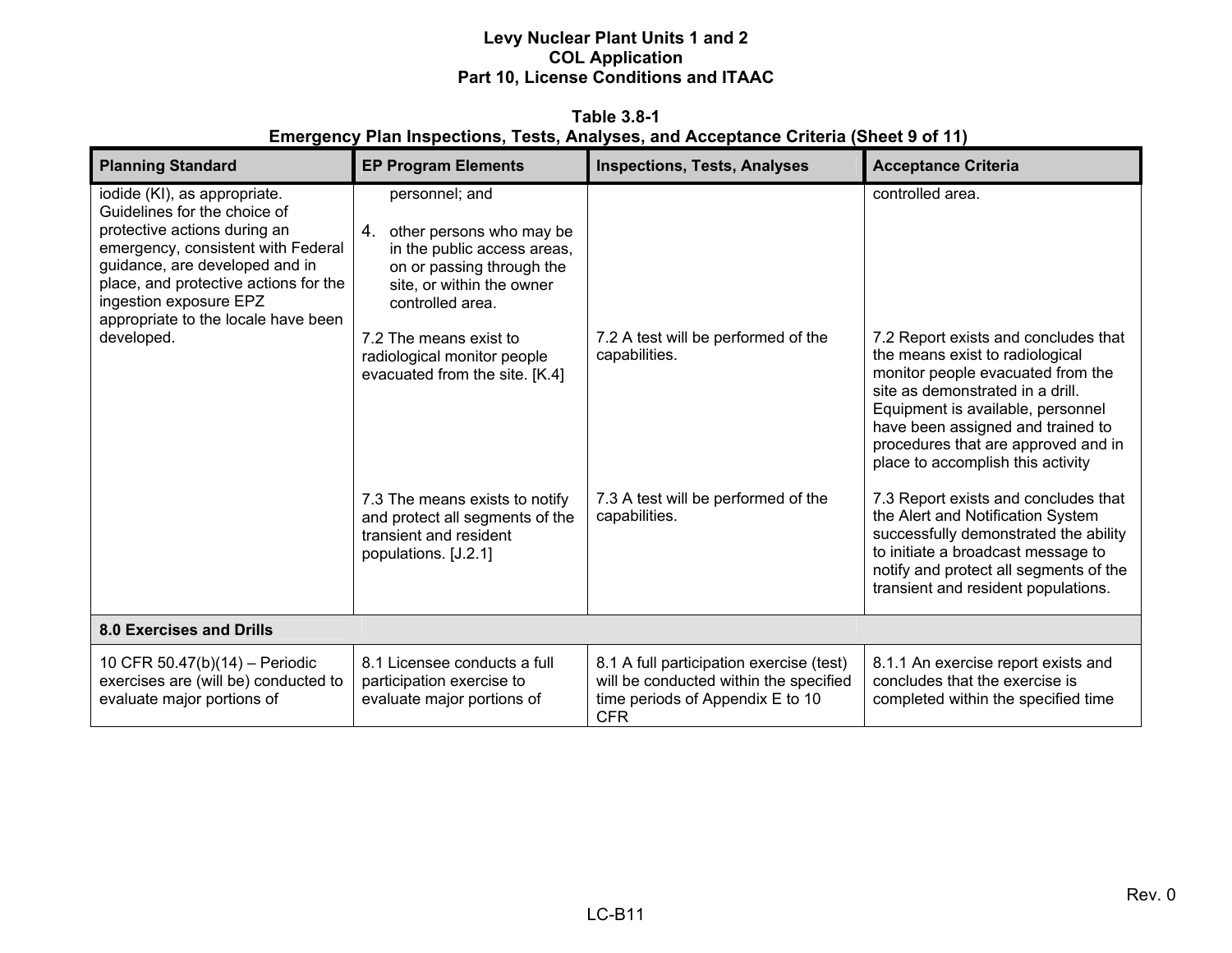**Table 3.8-1 Emergency Plan Inspections, Tests, Analyses, and Acceptance Criteria (Sheet 10 of 11)**

| <b>Planning Standard</b>                                                                                                                                                                                            | <b>EP Program Elements</b>                                                                                                                                                                           | <b>Inspections, Tests, Analyses</b> | <b>Acceptance Criteria</b>                                                                                                                                                                                                                                                                                                                                                                                                                                                                                                                                                                |
|---------------------------------------------------------------------------------------------------------------------------------------------------------------------------------------------------------------------|------------------------------------------------------------------------------------------------------------------------------------------------------------------------------------------------------|-------------------------------------|-------------------------------------------------------------------------------------------------------------------------------------------------------------------------------------------------------------------------------------------------------------------------------------------------------------------------------------------------------------------------------------------------------------------------------------------------------------------------------------------------------------------------------------------------------------------------------------------|
| emergency response capabilities,<br>periodic drills are (will be)<br>conducted to develop and maintain<br>key skills, and deficiencies<br>identified as a result of exercises or<br>drills are (will be) corrected. | emergency response<br>capabilities, which includes<br>participation by each State and<br>local agency within the plume<br>exposure EPZ, and each State<br>within the ingestion control<br>EPZ. [N.1] | Part 50.                            | periods of Appendix E to 10 CFR<br>Part 50, onsite exercise objectives<br>have been met, including:<br>1. Recognition and correct<br>classification of the event;<br>2. Notification of onsite and offsite<br>personnel;<br>3. Perform offsite dose<br>assessment;<br>4. Issuance of protective actions<br>for onsite personnel;<br>Activation of the on-call ERO;<br>5.<br>6. Timely activation of the<br>emergency response facilities;<br>7. Turnover of command and<br>control of the emergency<br>response onsite;<br>8. Communication between the<br>emergency response facilities; |
|                                                                                                                                                                                                                     |                                                                                                                                                                                                      |                                     | Dispatch of field teams from the<br>9.<br>OSC and the EOF;                                                                                                                                                                                                                                                                                                                                                                                                                                                                                                                                |
|                                                                                                                                                                                                                     |                                                                                                                                                                                                      |                                     | 10. Authorize emergency exposure<br>controls;                                                                                                                                                                                                                                                                                                                                                                                                                                                                                                                                             |
|                                                                                                                                                                                                                     |                                                                                                                                                                                                      |                                     | 11. Perform re-entry and recovery.                                                                                                                                                                                                                                                                                                                                                                                                                                                                                                                                                        |
|                                                                                                                                                                                                                     |                                                                                                                                                                                                      |                                     | There are no uncorrected onsite<br>exercise deficiencies.                                                                                                                                                                                                                                                                                                                                                                                                                                                                                                                                 |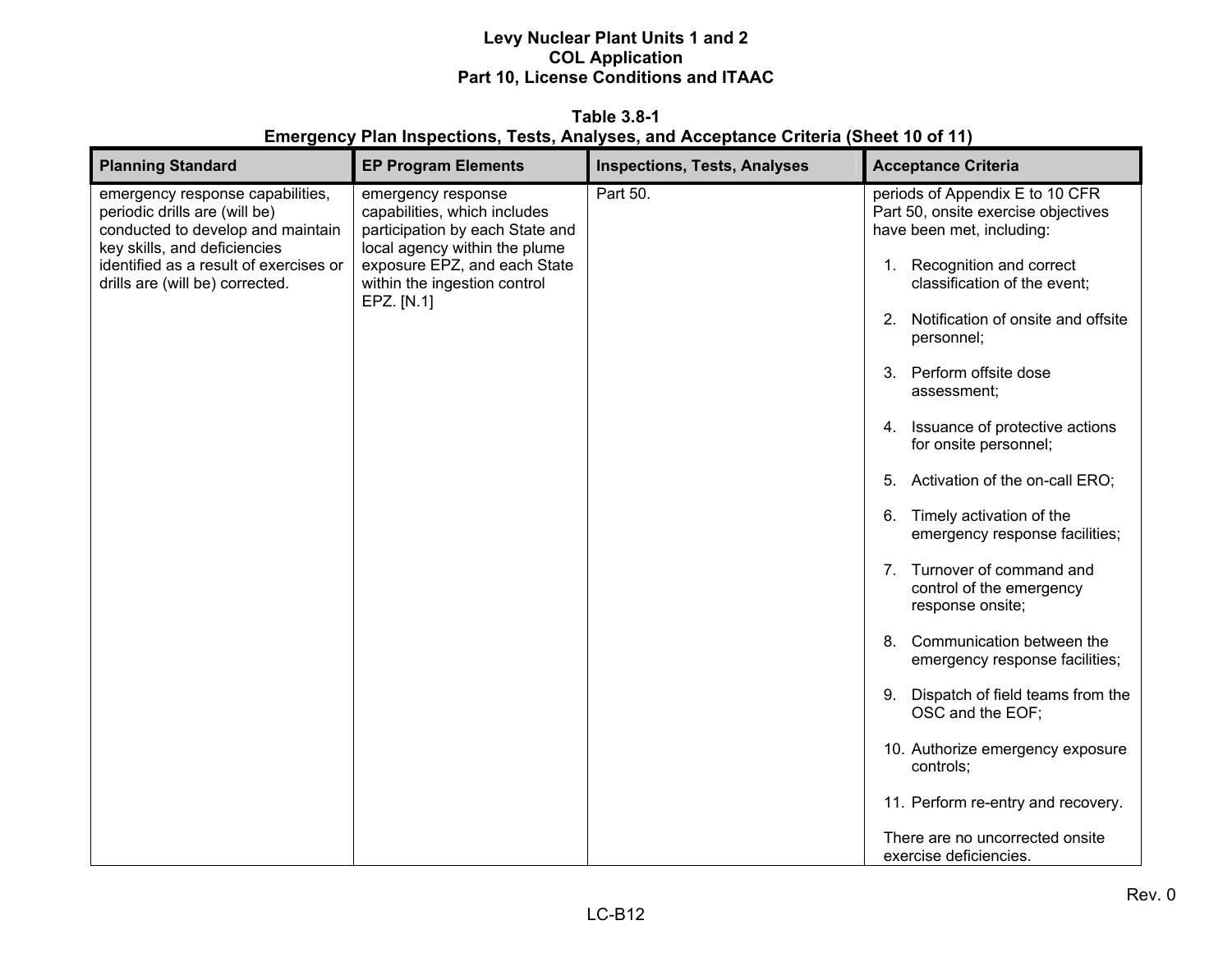**Table 3.8-1 Emergency Plan Inspections, Tests, Analyses, and Acceptance Criteria (Sheet 11 of 11)**

| <b>Planning Standard</b>                                                                                                                                                                                                                                                                                             | <b>EP Program Elements</b>                                                                                                                   | <b>Inspections, Tests, Analyses</b>                             | <b>Acceptance Criteria</b>                                                                                                                                                                                                                                                                                                                                                                                                                                                                                                       |
|----------------------------------------------------------------------------------------------------------------------------------------------------------------------------------------------------------------------------------------------------------------------------------------------------------------------|----------------------------------------------------------------------------------------------------------------------------------------------|-----------------------------------------------------------------|----------------------------------------------------------------------------------------------------------------------------------------------------------------------------------------------------------------------------------------------------------------------------------------------------------------------------------------------------------------------------------------------------------------------------------------------------------------------------------------------------------------------------------|
|                                                                                                                                                                                                                                                                                                                      |                                                                                                                                              |                                                                 | 8.1.2 An exercise report exists and<br>concludes that onsite emergency<br>response personnel were mobilized<br>in sufficient numbers to fill<br>emergency response positions, and<br>they successfully performed their<br>assigned responsibilities.<br>8.1.3 An exercise report exists and<br>concludes that the exercise was<br>completed within the specified time<br>periods of Appendix E to 10 CFR<br>Part 50, offsite exercise objectives<br>were met, and there were no<br>uncorrected offsite exercise<br>deficiencies. |
| 9.0 Implementing Procedures                                                                                                                                                                                                                                                                                          |                                                                                                                                              |                                                                 |                                                                                                                                                                                                                                                                                                                                                                                                                                                                                                                                  |
| 10 CFR Part 50, App. E.V - No<br>less than 180 days prior to the<br>scheduled issuance of an operating<br>license for a nuclear power reactor<br>or a license to possess nuclear<br>material, the applicant's detailed<br>implementing procedures for its<br>emergency plan shall be submitted<br>to the Commission. | 9.1 The licensee has submitted<br>detailed implementing<br>procedures for its emergency<br>plan no less than 180 days<br>prior to fuel load. | 9.1 An inspection of the submittal<br>letter will be performed. | 9.1 Date of submittal letter from the<br>licensee demonstrates that the<br>detailed implementing procedures for<br>the onsite emergency plan were<br>submitted no less than 180 days prior<br>to fuel load.                                                                                                                                                                                                                                                                                                                      |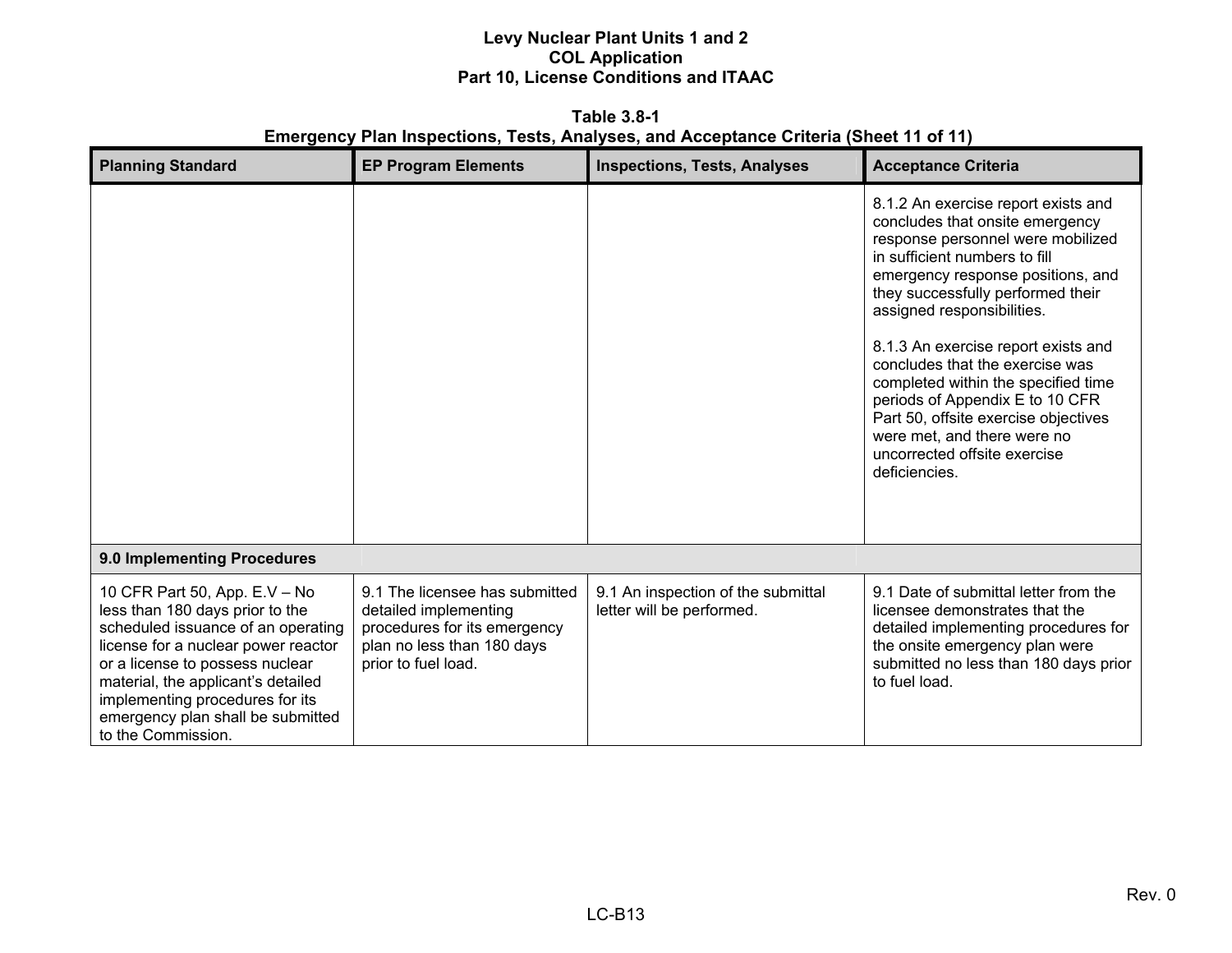#### **Table 3.8-2 Waterproof Membrane Inspections, Tests, Analyses, and Acceptance Criteria (Sheet 1 of 1)**

| <b>Design Commitment</b>                                   | <b>Inspections, Tests, Analyses</b>                                                                                                                                                             | <b>Acceptance Criteria</b>                                                                                                                                                                                                 |
|------------------------------------------------------------|-------------------------------------------------------------------------------------------------------------------------------------------------------------------------------------------------|----------------------------------------------------------------------------------------------------------------------------------------------------------------------------------------------------------------------------|
| The friction coefficient to resist sliding is $\geq 0.7$ . | Testing will be performed to confirm<br>that the mudmat-waterproofing-RCC<br>interface beneath the Nuclear Island<br>basemat has a coefficient of friction to<br>resist sliding of $\geq 0.7$ . | A report exists and documents that the<br>as-built waterproof system (mudmat-<br>waterproofing-RCC interface) has a<br>coefficient of friction of $\geq 0.7$ as<br>demonstrated through material<br>qualification testing. |